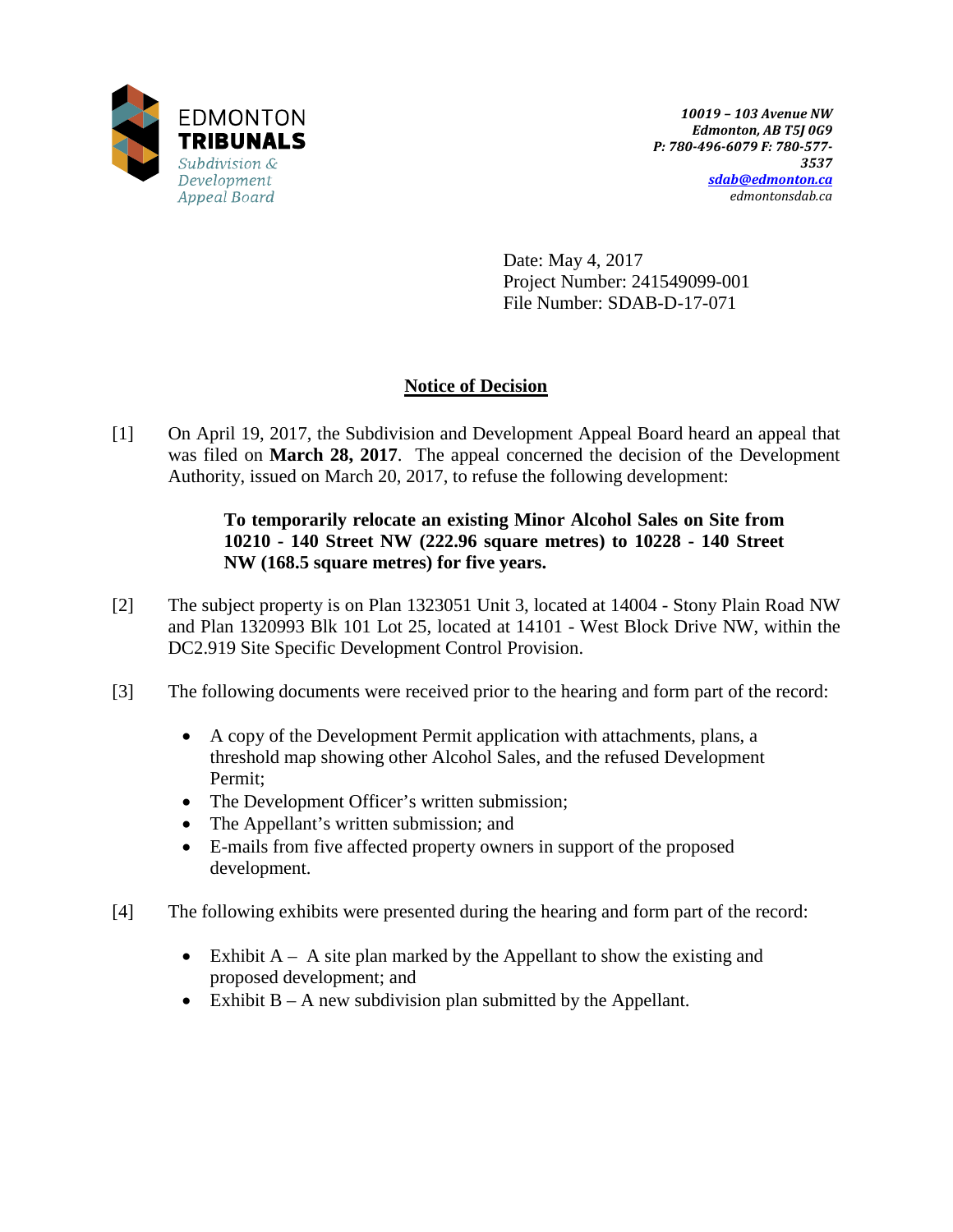### **Preliminary Matters**

- [5] At the outset of the appeal hearing, the Presiding Officer confirmed with the parties in attendance that there was no opposition to the composition of the panel.
- [6] The Presiding Officer outlined how the hearing would be conducted, including the order of appearance of parties, and no opposition was noted.
- [7] The appeal was filed on time, in accordance with section 686 of the *Municipal Government Act*, RSA 2000, c M-26.
- [8] The Presiding Officer explained to the parties that the subject Site is zoned DC2.919 Site Specific Development Control Provision ("DC2.919") and the Board's authority is limited under section 641(4)(b) of the *Municipal Government Act*, which states:

Despite section 685, if a decision with respect to a development permit application in respect of a direct control district, is made by a development authority, the appeal is limited to whether the development authority followed the directions of council, and if the subdivision and development appeal board finds that the development authority did not follow the directions it may, in accordance with the directions, substitute its decision for the development authority's decision.

The Presiding Officer asked all parties to make submissions to the Board with respect to how the Development Officer did or did not follow the directions of Council.

#### **Summary of Hearing**

- *i) Position of the Appellant's Agent, In House by Beaverbrook (the property owner of the subject Site), Mr. R. Smith and Ms. S. Kheraj:*
- [9] Glenora Liquor has been operating in this neighbourhood for more than 20 years and has been operated by Mr. Puri and his family since 2002. This business is well regarded in the neighbourhood.
- [10] Multiple parcels of land comprise the site, which is undergoing major redevelopment.
- [11] Phase I of this development includes a mixed use high rise tower at the corner of 142 Street and Stony Plain Road, a three-storey commercial building at the central portion of the site, a large urban square from West Block Drive, and a new roadway through the rear portion of the site.
- [12] Glenora Liquor is currently located in the building on the eastern edge of Phase 1.
- [13] To facilitate the safe construction of the Phase I parkade structure, the existing building must be demolished to provide a working area.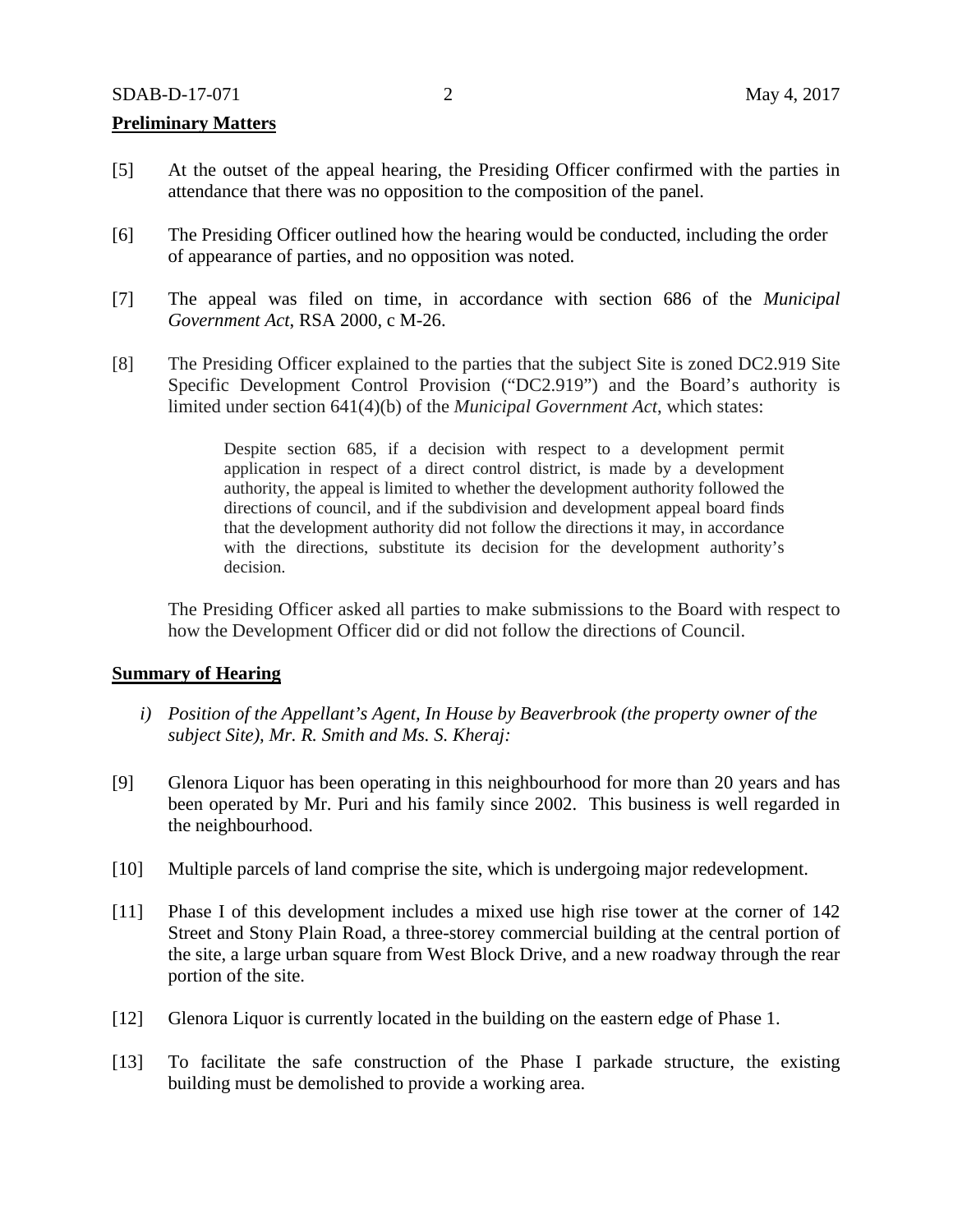- [14] Accordingly, Glenora Liquor must relocate. Upon the completion of Phase I, the business will become a tenant in the newly created retail space.
- [15] Glenora Liquor will temporarily be relocated into a space on the site that is unaffected by construction. The physical location of the store is even further away from the Grovenor School site than the existing location.
- [16] The consolidation of properties to create this land posed a technicality that resulted in the refusal of this development permit application. This change of Use application is for a temporary location.
- [17] The separation distance regulations contained in the *Edmonton Zoning Bylaw* ("the *Bylaw*") are flawed because measurements are taken as "the crow flies" and do not take into consideration the physical barriers to travel between Grovenor School and Glenora Liquor, which require travelling along Stony Plan Road and across 142 Street, which are both busy arterial roadways.
- [18] In their opinion, the definition of a Site contained in the *Bylaw* is not clear.
- [19] A site plan (Exhibit A) was submitted to illustrate the current location of the business, marked as "A", the proposed location of the business, marked as "B", the original separation distance measurement marked as "C", and the new separation measurement marked as "D". The condominium plan was consolidated and two lot lines, marked with an "X" were removed.
- [20] A copy of the new subdivision application (Exhibit B) was submitted to show what the subject site will look like when the subdivision is complete. The lot in which Glenora Liquor will be located will be outside of the required separation distance from Grovenor School.
- [21] When the original subdivision application was made, the condominium plan included three units and was registered through the development permit process. In their opinion, this situation is an unfortunate circumstance created by the order of their applications. They reiterated that Glenora Liquor will be located further away from Grovenor School than it is now.
- [22] The Community League was contacted but has not taken a position on this matter. They noted that five e-mails were received from affected property owners in support of the proposed development.
- [23] Upon questioning from the Board, it was their opinion that the lot consolidation has created a technicality that led to the Development Officer being unable to follow the directions of Council.
- [24] They have no concerns with the recommended conditions contained in the written submission of the Development Officer.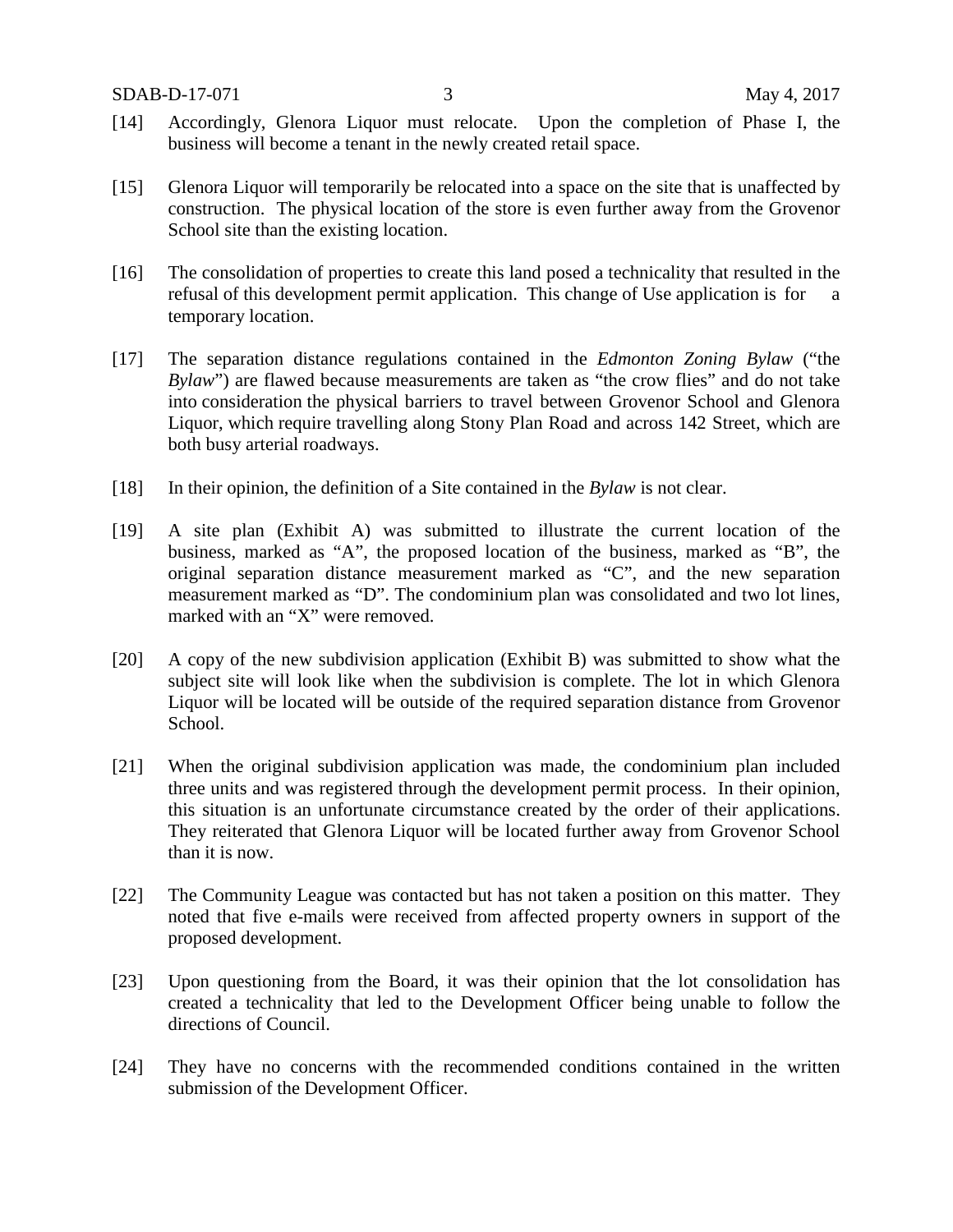- *ii) Position of the Development Officer, Ms. S. Buccino, in response to questions from the Board:*
- [25] DC2.919 was passed March 14, 2016 to allow a Minor and Major Alcohol Sales Use. Section 85 of the *Bylaw* was amended in December, 2016 that prohibited the Development Authority from granting a variance to the required 100-metre separation distance. The limitation on the Development Authority's ability to vary the separation distance came into effect after the approval of DC2.919.
- [26] Ms. Buccino agrees that there is a conflict between DC2.919 (listing Minor and Major Alcohol Sales as a Use) and section 85 of the *Bylaw* (not allowing the Development Authority to waive the separation distance regulation).
- [27] With respect to section 720.3(3) of the *Bylaw,* which states:

All Regulations in the Zoning Bylaw shall apply to development in the Direct Control Provision, unless such Regulations are specifically excluded or modified in a Direct Control Provision,

It was her opinion that this section could provide an interesting argument to counter her decision. However, she declined to provide a response before consulting with Legal Counsel.

- [28] In her opinion, she followed the directions of Council based upon a review of the application and the plans available at the time.
- [29] She acknowledged that only one of either Major Alcohol Sales or Minor Alcohol Sales may be located on the subject site, based on the specific development regulations in DC2.919.
- [30] She acknowledged that she may have erred in referencing section 85.4 and 85.5 of the *Bylaw* in this case since DC2.919 has specific development regulations for Alcohol Sales. There were no other reasons to refuse this development permit application.
- [31] If the refusal is upheld, there is a six-month waiting period before a reapplication can be made.

#### *iii) Rebuttal of the Appellant*

[32] They prefer to proceed with the application that is currently before the Board due to time constraints. Demolition of the existing building and power lines will delay construction for up to four months. The new subdivision application should be approved in late July or early August and will then have to be registered at Land Titles.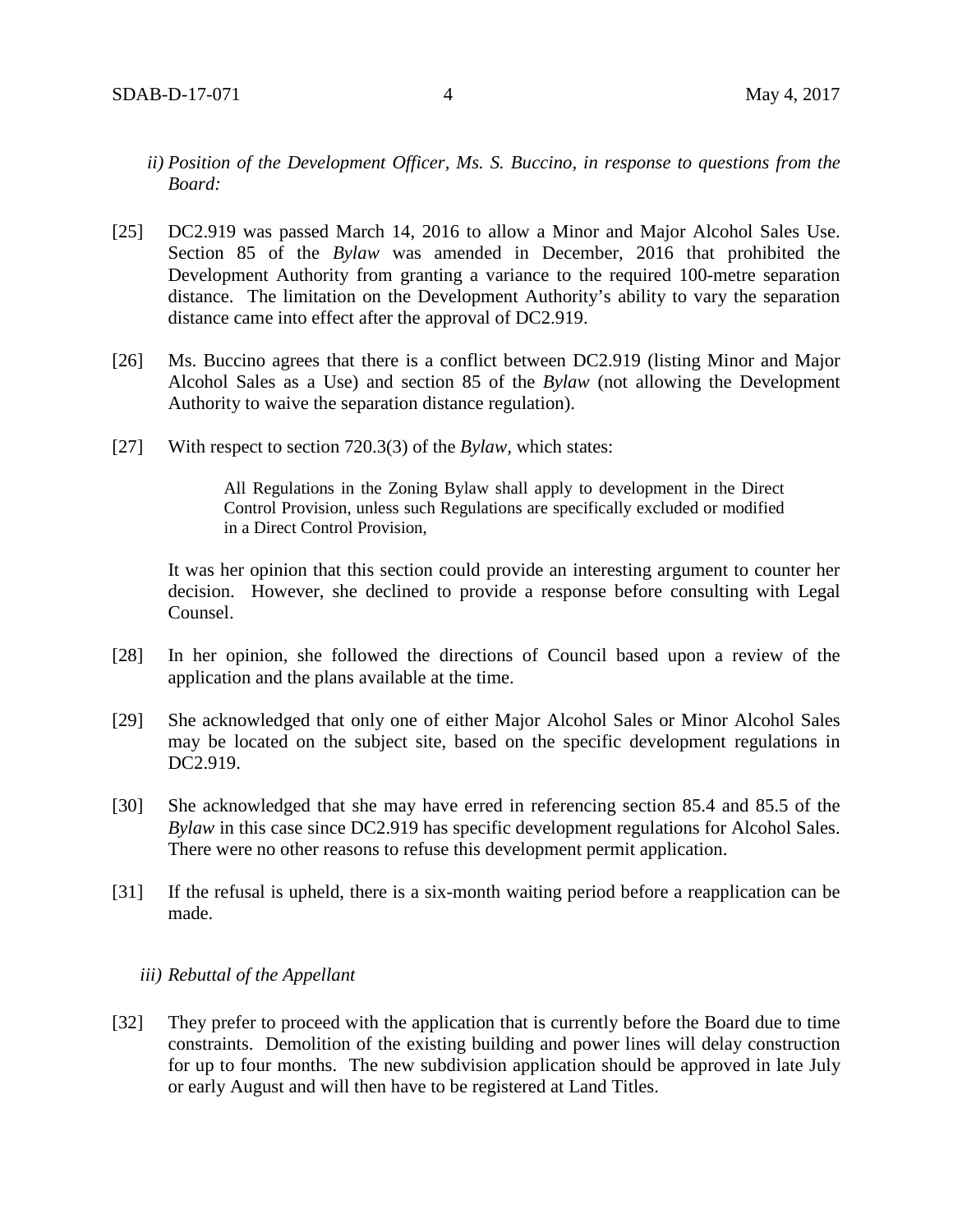### **Decision**

- [33] The appeal is **ALLOWED** and the decision of the Development Authority is **REVOKED**. The development is **GRANTED** as applied for to the Development Authority, subject to the following **CONDITIONS**:
	- 1. The exterior of all stores have ample glazing from the street to allow natural surveillance;
	- 2. Exterior lighting should be in accordance with the minimum safety standards prescribed by the Illuminating Engineers Society;
	- 3. Any landscaping around the facilities be low-growing shrubs or deciduous trees with a high canopy at maturity and that all foliage be kept trimmed back to prevent loss of natural surveillance;
	- 4. No customer parking is in behind a facility and that all parking areas in front of the building be well-lighted; and
	- 5. Customer access to the store is limited to a store front that is visible from the street, shopping centre parking lot or a mall access that allows visibility from the interior.

#### **Reasons for Decision**

[34] Section 641(4)(b) of the *Municipal Government Act*, Chapter M-26 states:

if a decision with respect to a development permit application in respect of a direct control district is made by a development authority, the appeal is limited to whether the development authority followed the directions of council, and if the subdivision and development appeal board finds that the development authority did not follow the directions it may, in accordance with the directions, substitute its decision for the development authority's decision.

- [35] The Board finds that the Development Authority did not follow the directions of Council for the following reasons.
- [36] The Development Officer based her refusal on the generally applicable development regulations contained in sections 85.4 and 85.5 of the *Edmonton Zoning Bylaw ("*the *Bylaw")*.
- [37] Section 85.4 of the *Bylaw* states:

Any site containing a Major Alcohol Sales or Minor Alcohol Sales shall not be located less than 100 metres from any Site being used for community or recreation activities, public or private education, or public lands at the time of the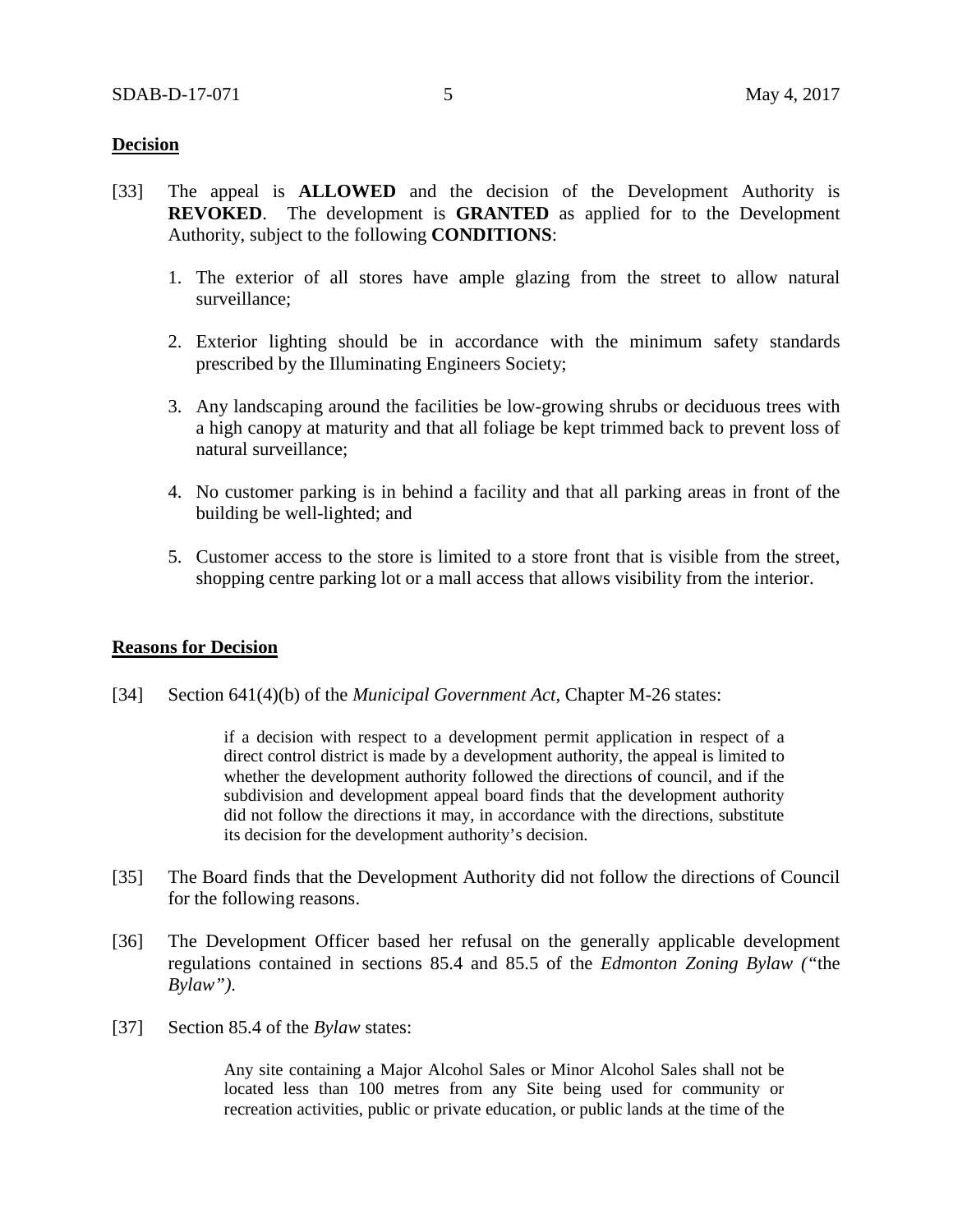application for the Development Permit for the major Alcohol Sales or Minor Alcohol Sales. Sites that are greater than 2.0 hectares in size and zoned either CSC or DC2, are exempt from this restriction.

[38] Section 85.5 of the *Bylaw* states:

Notwithstanding Section 11 of this Bylaw, a Development Officer shall not grant a variance to subsection 85.4.

- [39] The applicable directions of Council are set out in the Site Specific Development Control Zone, DC2.919. Both Major Alcohol Sales and Minor Alcohol Sales are listed Uses pursuant to DC2.919.3(o) and (q). Further, DC2.919.5(i), located under the heading *Development Regulations for Specific Uses,* states that "only one of either Major or Minor Alcohol Sales may be located on this site" and "site" refers to all of the land zoned DC2.919. The remainder of the section sets out additional development regulations specific to these two Use classes.
- [40] Based on the plain wording of DC2.919, the Board finds that Council contemplated the development of either a single Minor or Major Alcohol Sales Use within this Site Specific Development Control Zone.
- [41] Therefore, the Board finds a direct conflict between the directions of Council contained in DC2.919 and the development regulations contained in section 85.4 and 85.5 of the *Bylaw* that are generally applicable to Minor and Major Alcohol Sales Uses.
- [42] The Board notes that section 720.3(3) the *Bylaw* states:

All Regulations in the Zoning Bylaw shall apply to development in the Direct Control Provision, unless such Regulations are specifically excluded or modified in a Direct Control Provision.

- [43] The Board finds that DC2.919 has specifically excluded or modified the locational criteria pursuant to section 85.4 of the *Bylaw*. Therefore, pursuant to section 720.3(3) of the *Bylaw*, the Development Officer failed to follow the directions of Council by refusing the application based on the development regulations contained in section 85.4 and 85.5 of the *Bylaw*.
- [44] This conclusion is also in accordance with the general statutory principle of interpretation that the specific will override the general in the event of a conflict and with the planning principle that Council indicates what is most appropriate for direct control Site in the Site Specific Development Control Provision and therein provides instructions for the development of the Site.
- [45] Given its determination that the Development Officer failed to follow the directions of Council, the Board has considered the application and in accordance with the directions of Council, the Board allows the appeal and approves the proposed development for the following reasons: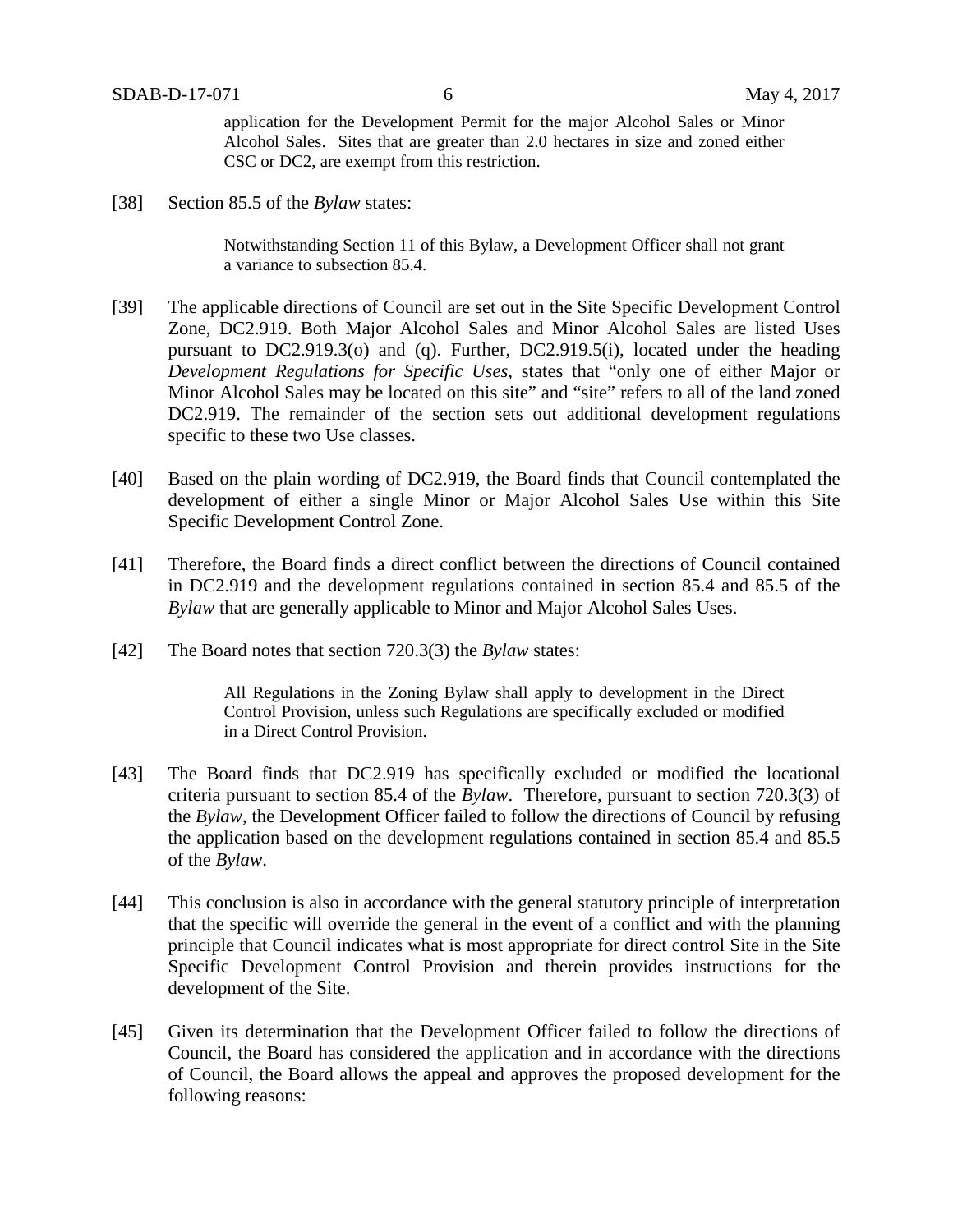- a) A Minor Alcohol Sales Use is a listed Use in the DC2.919 Site Specific Development Control Provision.
- b) For the reasons stated above, the Board finds there is no need for a variance to the generally applicable development regulations in section 85 of the *Bylaw* pertaining to Minor Alcohol Sales Uses.
- c) A Minor Alcohol Sales Use has existed and operated from this Site for more than 20 years with no known complaints. The Board has received numerous e-mails and letters of support from affected property owners.
- d) The proposed temporary location is, in fact, further from Grovenor School than the current location.
- e) The five conditions imposed will mitigate any potential adverse impacts associated with the development.
- [46] For all of the above reasons, the appeal is allowed and the development is approved.

K Chemian of

Ms. K. Cherniawsky, Presiding Officer Subdivision and Development Appeal Board

Board members in attendance: Mr. W. Tuttle, Ms. E. Solez, Mr. R. Handa, Mr. A. Nagy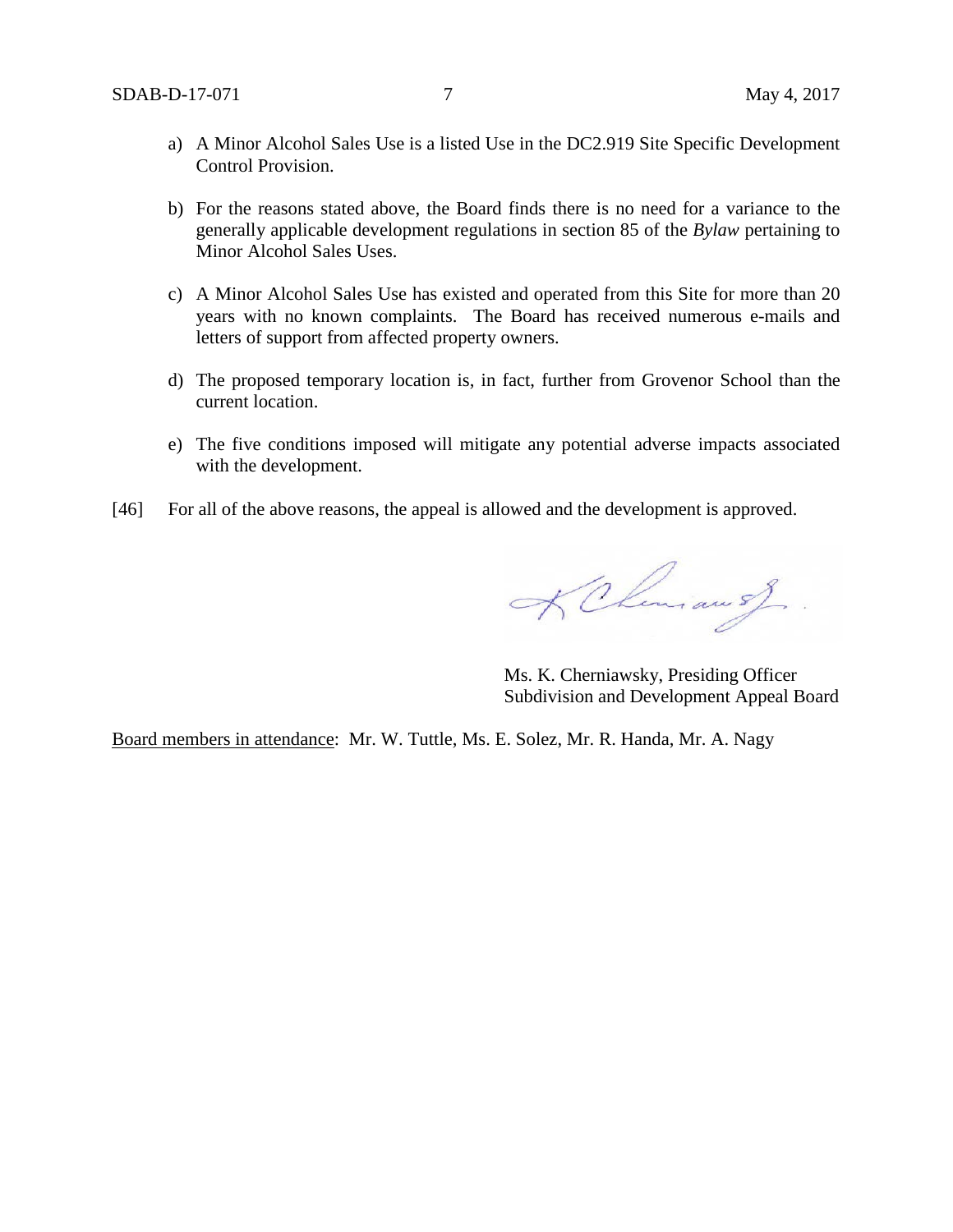## **Important Information for the Applicant/Appellant**

- 1. This is not a Building Permit. A Building Permit must be obtained separately from the Sustainable Development Department, located on the 2nd Floor, Edmonton Tower, 10111 – 104 Avenue NW, Edmonton, AB T5J 0J4.
- 2. Obtaining a Development Permit does not relieve you from complying with:
	- a) the requirements of the *Edmonton Zoning Bylaw*, insofar as those requirements have not been relaxed or varied by a decision of the Subdivision and Development Appeal Board,
	- b) the requirements of the *Alberta Safety Codes Act*,
	- c) the *Alberta Regulation 204/207 – Safety Codes Act – Permit Regulation*,
	- d) the requirements of any other appropriate federal, provincial or municipal legislation,
	- e) the conditions of any caveat, covenant, easement or other instrument affecting a building or land.
- 3. When an application for a Development Permit has been approved by the Subdivision and Development Appeal Board, it shall not be valid unless and until any conditions of approval, save those of a continuing nature, have been fulfilled.
- 4. A Development Permit will expire in accordance to the provisions of section 22 of the *Edmonton Zoning Bylaw, Bylaw 12800*, as amended.
- 5. This decision may be appealed to the Alberta Court of Appeal on a question of law or jurisdiction under section 688 of the *Municipal Government Act*, RSA 2000, c M-26. If the Subdivision and Development Appeal Board is served with notice of an application for leave to appeal its decision, such notice shall operate to suspend the Development Permit.
- 6. When a decision on a Development Permit application has been rendered by the Subdivision and Development Appeal Board, the enforcement of that decision is carried out by the Sustainable Development Department, located on the 2nd Floor, Edmonton Tower, 10111 – 104 Avenue NW, Edmonton, AB T5J 0J4.

*NOTE: The City of Edmonton does not conduct independent environmental checks of land within the City. If you are concerned about the stability of this property for any purpose, you should conduct your own tests and reviews. The City of Edmonton, when issuing a development permit, makes no representations and offers no warranties as to the suitability of the property for any purpose or as to the presence or absence of any environmental contaminants on the property.*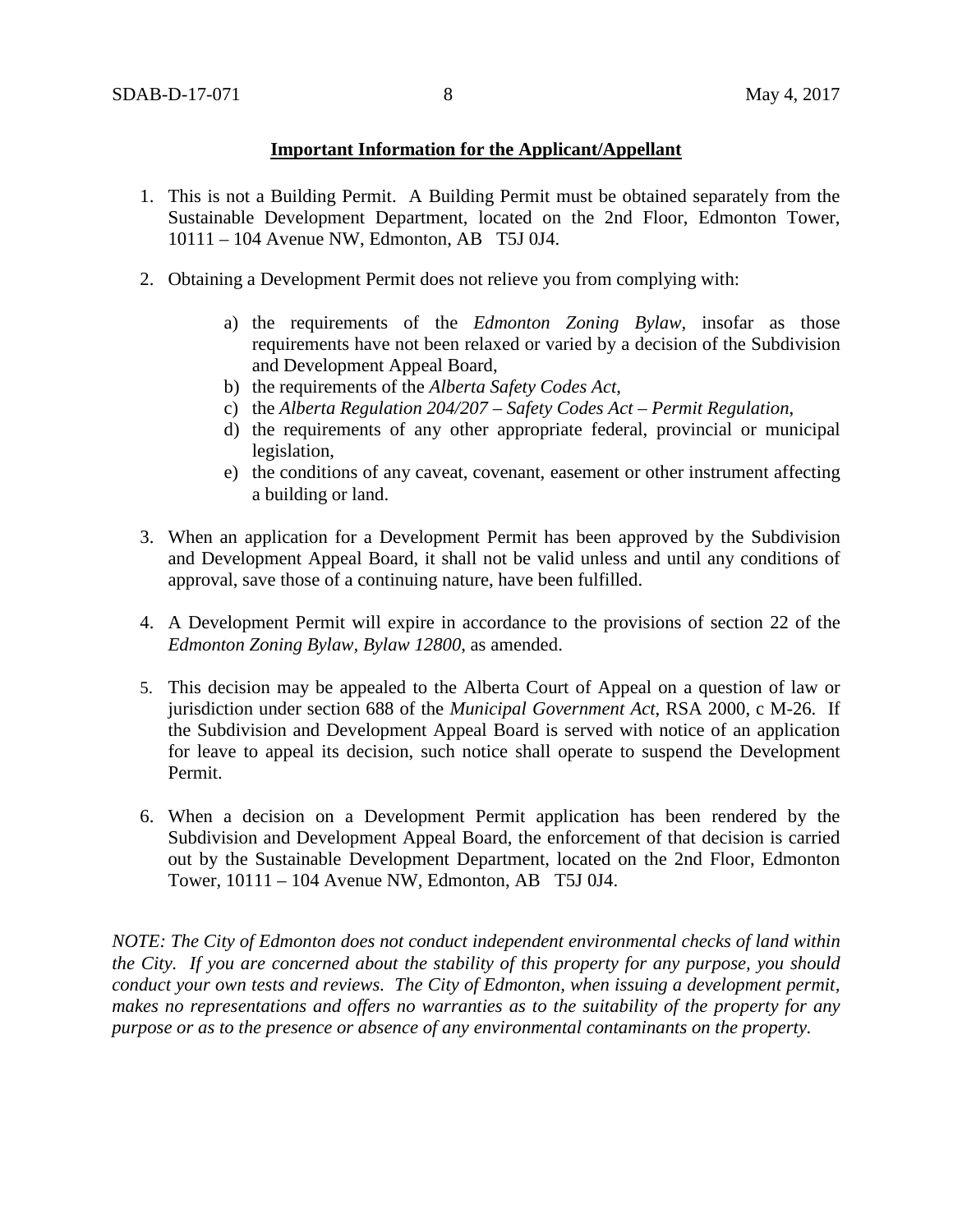

Date: May 4, 2017 Project Number: 219851856-001 File Number: SDAB-D-17-072

# **Notice of Decision**

[1] On April 19, 2017, the Subdivision and Development Appeal Board heard an appeal that was filed on **March 27, 2017**. The appeal concerned the decision of the Development Authority, issued on March 6, 2017, to approve the following development:

## **To install one (1) Minor Digital On-premises Freestanding Sign (2 Digital panels 0.7 metres by 1.4 metres facing North and South) and to remove the existing Freestanding On-premises Sign DP: 000988749- 001 (ST. ROSE JUNIOR HIGH SCHOOL).**

- [2] The subject property is on Plan 1760KS Blk 11 Lot 1, located at 8815 145 Street NW, within the (US) Urban Services Zone.
- [3] The following documents were received prior to the hearing and form part of the record:
	- A copy of the Development Permit application with attachments, proposed plans, response from Transportation Services and the approved Development Permit;
	- The Development Officer's written submission;
	- The Appellant's written submission and community consultation;
	- Several e-mails from affected neighbours in support of the appeal; and
	- The Respondent's written submission.
- [4] The following exhibits were presented during the hearing and form part of the record:
	- Exhibit  $A A$  notification map plotted with neighbourhood feedback provided by the Appellant;
	- Exhibit B An aerial map plotted with neighbourhood feedback provided by the Development Officer; and
	- Exhibit C An e-mail submitted by Mr. Leibel, Principal, St. Rose Junior High School.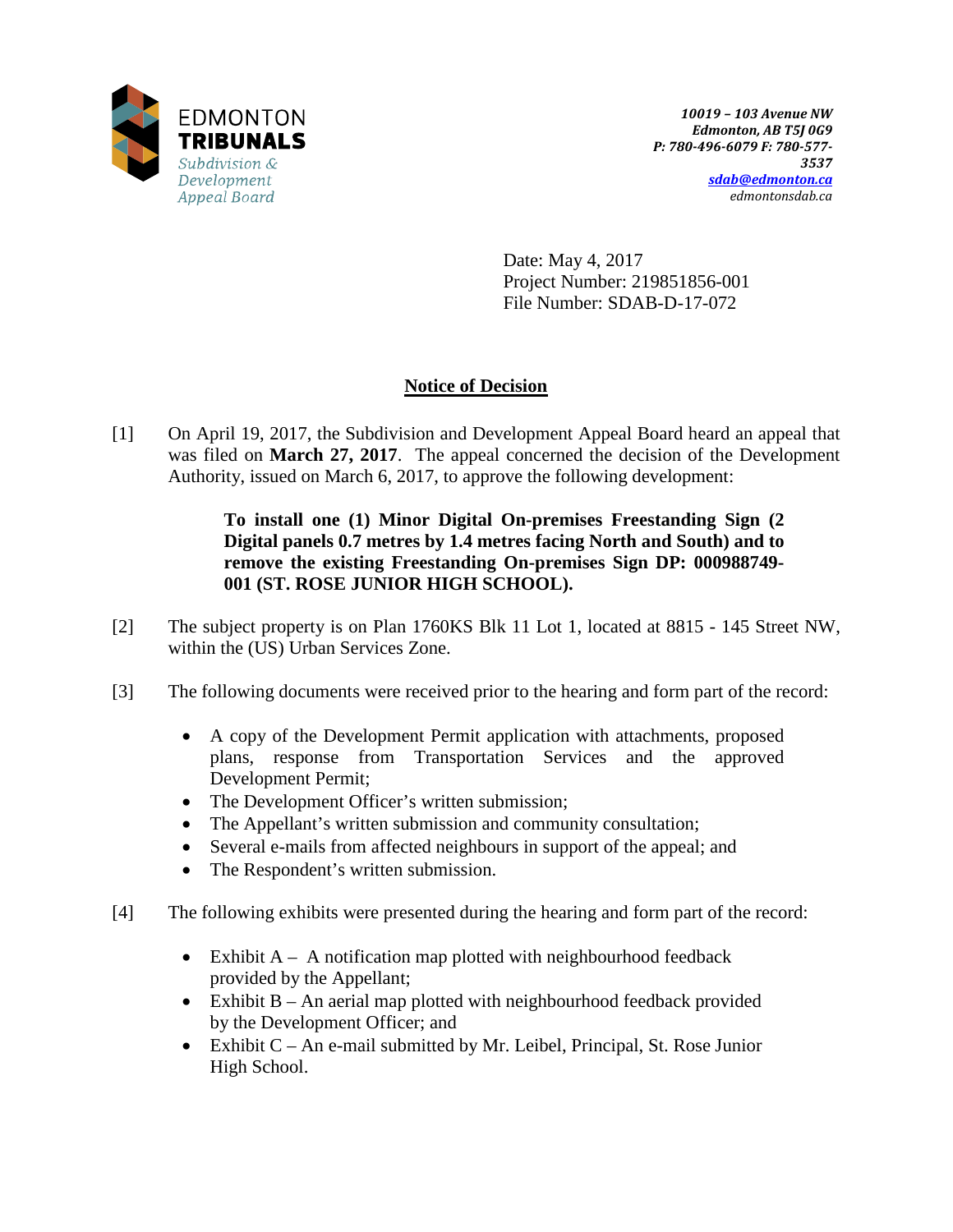### **Preliminary Matters**

- [5] At the outset of the appeal hearing, the Presiding Officer confirmed with the parties in attendance that there was no opposition to the composition of the panel.
- [6] The Presiding Officer outlined how the hearing would be conducted, including the order of appearance of parties, and no opposition was noted.
- [7] The appeal was filed on time, in accordance with section 686 of the *Municipal Government Act*, RSA 2000, c M-26.

#### **Summary of Hearing**

- *i) Position of the Appellant, Ms. J. Bladon*
- [8] Ms. Bladon acknowledged that that the school and the sign company have revised the original plans to address some of the neighbourhood concerns, but it was her opinion that a digital sign should not be approved.
- [9] In her opinion, the brightness of the sign will be distracting for drivers and students. It will create light pollution.
- [10] She understands that other schools have similar signs, however the ones she is aware of are on major roadways and not within residential neighbourhoods.
- [11] There will be a decreased desirability to live near a digital sign, which will make it more difficult to sell houses in this area. Selling homes will take longer. She has been advised by a realtor that property values will decrease as a result of the proposed digital sign and they are receiving no compensation.
- [12] The proposed sign will clearly benefit the school, but will result in a loss of enjoyment for neighbouring properties.
- [13] The sign is commercial in nature and does not benefit the neighbourhood. It favours the school and parents of St. Rose students, not the community.
- [14] This sign will set a precedent for other community organizations to erect digital signs, including a nearby church and community league.
- [15] She contacted 45 neighbours to obtain feedback regarding the initial sign proposal and the current sign proposal and only one neighbour was comfortable with it.
- [16] She believes that a proper community consultation was not conducted by the applicant and the school.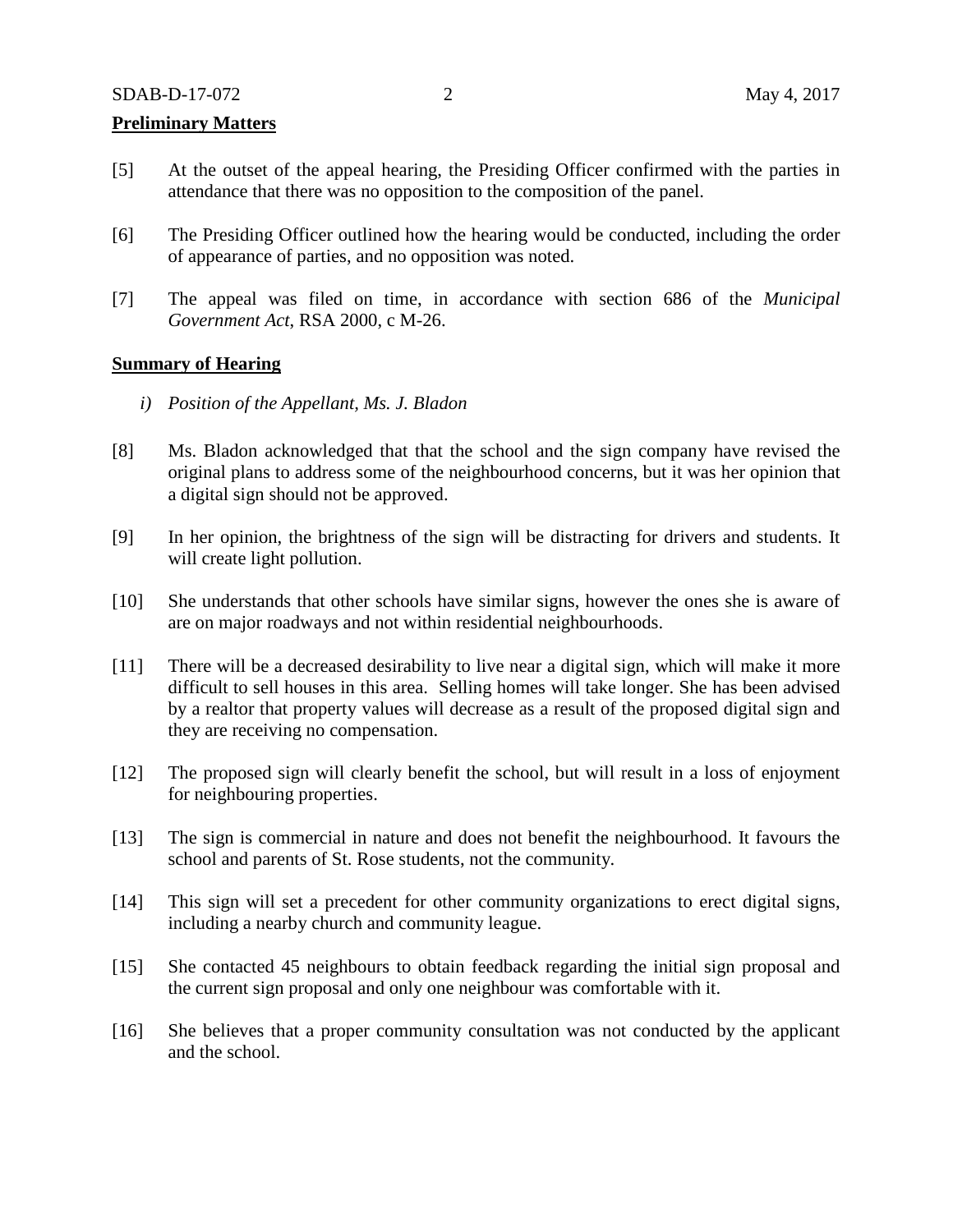- [17] The neighbours already deal with many problems associated with the school, including increased traffic and distracted drivers. They put up with a lot. The proposed sign will further distract drivers.
- [18] There is currently an adequate letter board sign at the school. There are other sufficient forms of communication available to the school including e-mail, text messaging, websites, newsletters and social media. She questions why the school is proceeding when other means of communication exist and the community does not support it.
- [19] In her view, people did not understand the gravity of what a sign can do to a community. She noted the initial proposal was gigantic and the revised proposal is much smaller, but it is still digital which the community does not support.
- [20] Ms. Bladon provided the following with respect to questions from the Board:
	- a) She acknowledged the condition imposed to limit the hours of operation from 8:00 a.m. to 6:00 p.m., but noted that during the winter months it is dark at those times of the day.
	- b) She did not have any evidence or a written opinion from a realtor to support her concern that the proposed sign would decrease property values in the area.
	- c) The proposed digital part of the sign could be replaced with printed inserts that could be changed to display the copy. As these other options exist, a digital sign should not be approved.
	- d) The existing sign is adequate to meet the needs of the school, so a digital sign should not be approved.
	- e) Neighbours that were contacted told her that they do not pay attention to information displayed on the existing sign.
	- f) It is common knowledge that digital signs create a distraction for motorists because of the flashing, but she did not have evidence that this particular sign would be unsafe for drivers.
	- g) She understands that the proposed sign will only advertise events at the school; however, she still is of the view that it is commercial in nature because anything digital is a commercial development in nature.
	- h) She did not receive any information regarding the level of the light emissions for the proposed sign, but believes that a condition limiting lumens is not relevant as she is opposed to anything digital.
	- i) A notification map (Exhibit A) was used to illustrate feedback from her community consultation.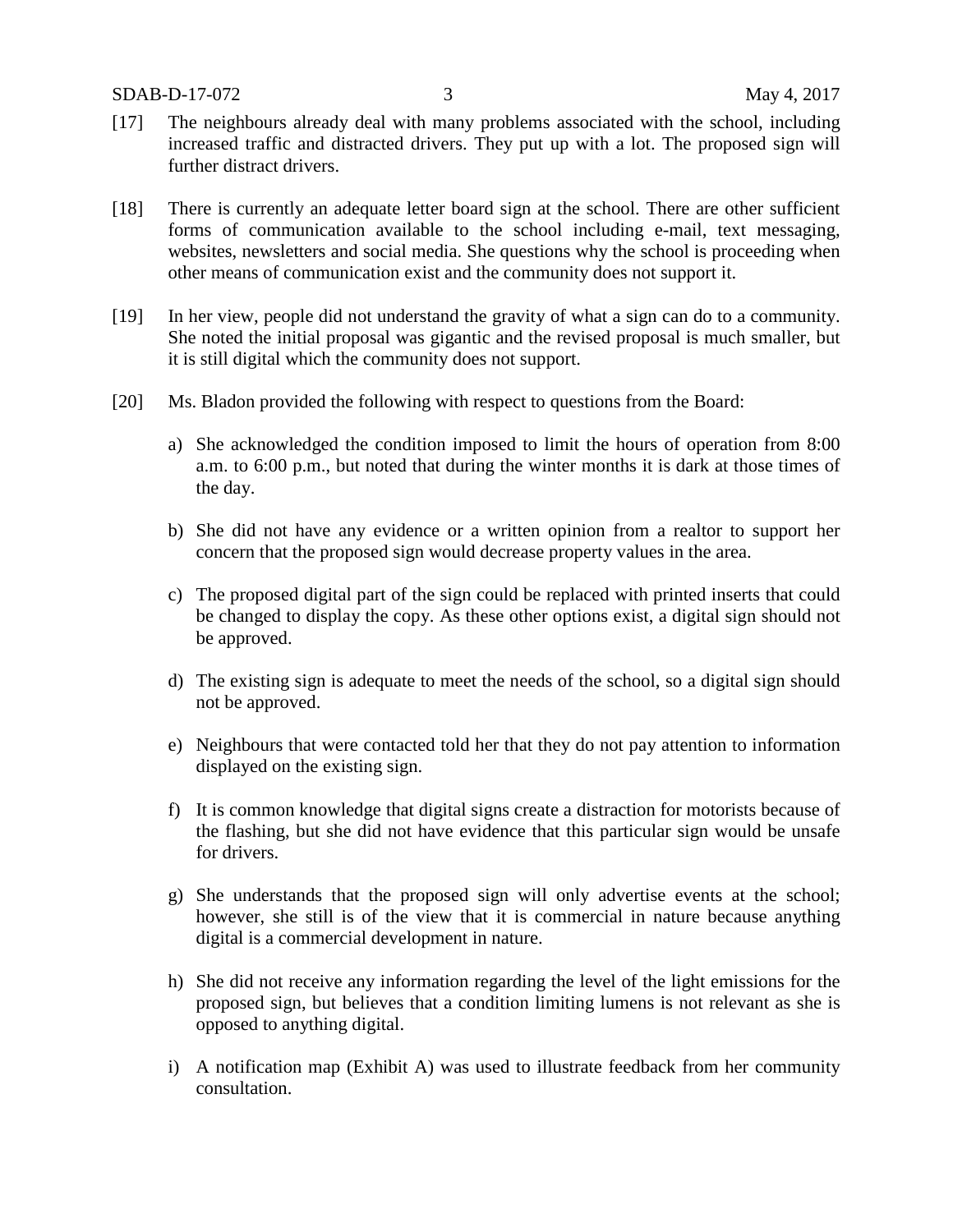- j) She was not part of the initial consultation process which involved an invitation to six residents. She was not one of them and many people she consulted had no idea it even existed.
- k) She showed neighbours a rendering of the approved sign when she conducted her community consultation and asked if they were comfortable with it.
- *ii) Position of the Development Officer, Ms. B. Noorman:*
- [21] The City requested that the applicant, Image Signs, complete a community consultation with residents that would be directly affected by the sign. The responses were conflicting. Initial results indicated that there was opposition to the sign.
- [22] She asked the applicant and the school to work it out, to redesign the sign to mitigate the concerns of the neighbours.
- [23] The concerned residents provided a list of conditions that they considered acceptable. These conditions were taken into consideration and several were imposed on the approved development permit to mitigate the impact that the sign.
- [24] Ms. Noorman noted that the responses received from the original consultation appear to be different from the information provided by the Appellant today.
- [25] Although the applicant made substantial changes to the original application to mitigate the impact of the sign and address the concerns of affected property owners, this does not completely eliminate the impact of the sign on the neighbours.
- [26] The conditions imposed were based on the operation of the sign rather than the content of the sign which is the responsibility of the school and the applicant.
- [27] Transportation Services reviewed the application. As the sign was within the driver cone of vision, they imposed a condition that the digital messages change at a minimum of two minute intervals so it would not impact anyone.
- [28] Ms. Noorman provided the following with respect to questions from the Board:
	- a) The applicant provided a list of the neighbours that were contacted and 11 neighbours did not object to the proposed sign.
	- b) The installation of digital signs in residential areas is a relatively new process for both the City and sign companies.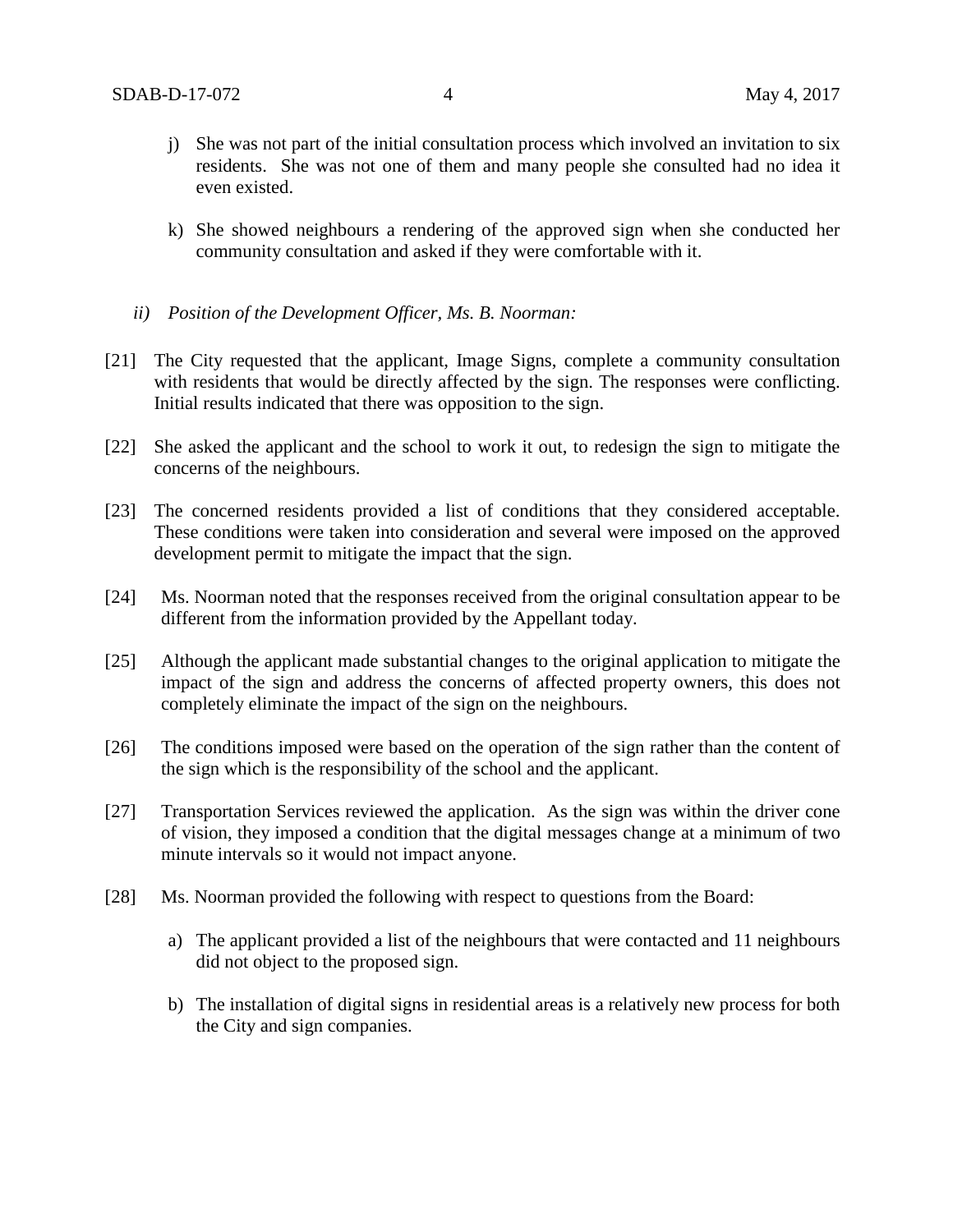- c) The initial consultation request was to contact the most affected neighbours, those who resided closest to the proposed sign, not the entire neighbouroood or the Community League.
- d) She could not provide information about the intensity of the light that would be emitted by the sign.
- e) The City takes feedback into account and that is the reason they requested consultation even though it is not mandated by the *Edmonton Zoning Bylaw*. Substantial opposition would cause her to reconsider the decision of approval.
- f) Ms. Noorman reviewed a map (Exhibit B) to illustrate the location of properties that supported and opposed the proposed sign.
- g) Five neighbours who originally opposed the sign later advised her that they had met with the school and the applicant and that they would support the redesigned sign with the suggested conditions.
- h) She noted that based on the information provided in the Appellant's community consultation, some of the property owners who originally supported the proposed sign have now apparently changed their opinion.
- *iii) Position of the Respondent, Mr. D. Bussiere representing Image Signs, Mr. B. Leibel, Principal of St. Rose Catholic School and Ms. R. Sykes, Edmonton Catholic School Board:*
- [29] Ms. Sykes advised the Board that a condition has been imposed to restrict the brightness level for the proposed sign. The brightness level shall not exceed 0.3 foot-candles, which will result in the projection of light approximately 4 inches in front of the proposed sign.
- [30] Mr. Leibel advised the Board that the application process for this sign commenced approximately 13 months ago.
- [31] He spent one Saturday visiting neighbourhood residents along the north, west and south perimeter to discuss the proposed sign and receive feedback. He did not meet with neighbouring properties to the east as the two storey school building blocks the sign from their view.
- [32] A meeting was held with the neighbours who expressed concerns to discuss the proposed plans and discuss possible revisions.
- [33] A digital sign will make it easier for the school to provide information to parents and students.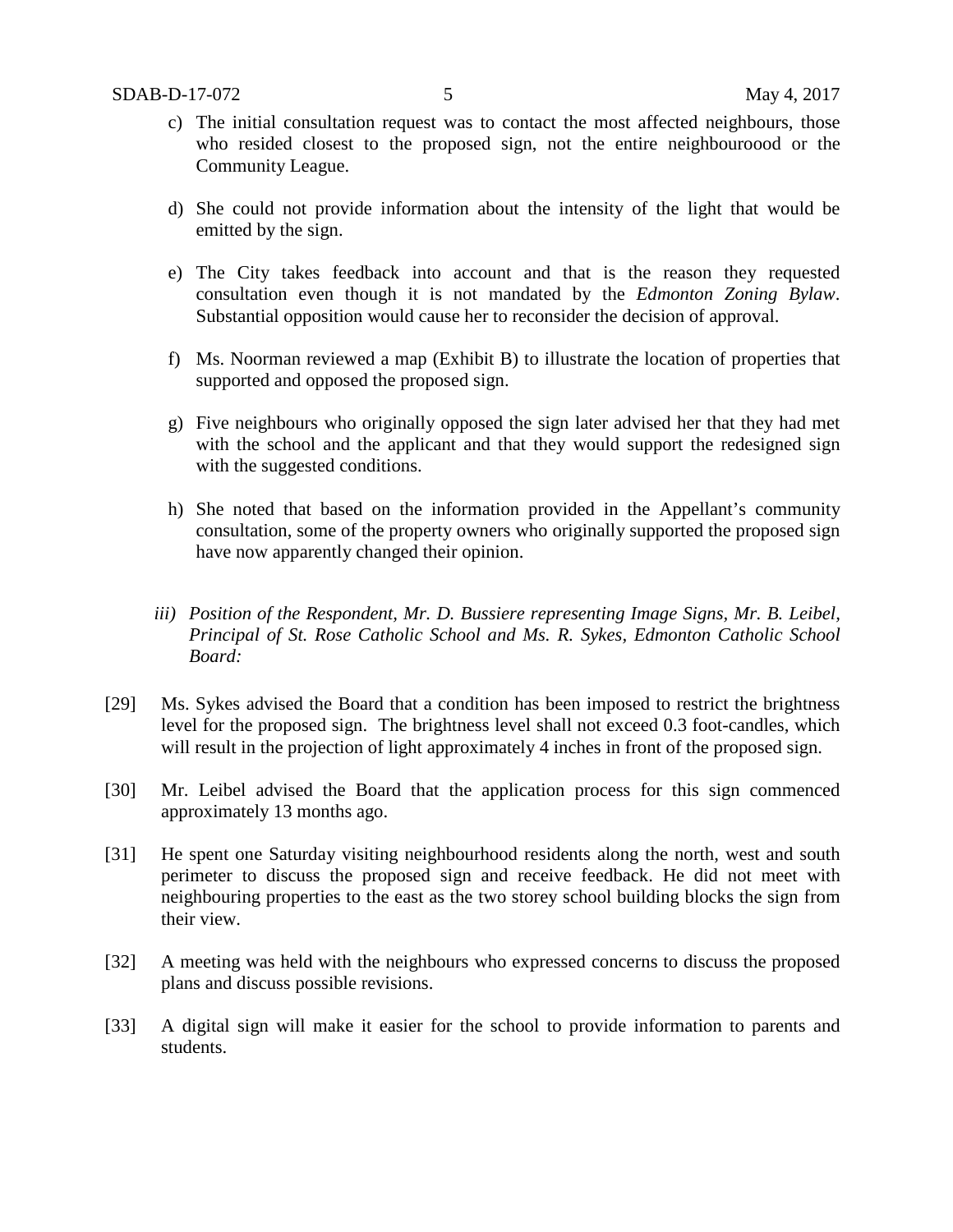- [34] The existing sign has larger lettering than the text that will be displayed on the proposed digital sign. It currently takes 1 to 2 hours for a staff member to change messages on the existing sign. He considers this a waste of educational time and that the assistant principal's could be better used.
- [35] The digital portion of the sign has been reduced to 2 feet by 4 feet and will only project light approximately 4 inches in front of the sign. The background will be black, which is the same as the existing sign. The text on the sign will have a similar appearance to the lettering on the existing sign.
- [36] He reiterated that the sign text will have two minute intervals. In his view, it will not cause more of a distraction to motorists than the existing sign.
- [37] He is not aware of any traffic accidents occurring in front of the school or that anyone was hit in front of the school during his tenure.
- [38] Mr. Leibel was concerned about the accuracy of the information presented to the Board at the hearing with regard to residents changing their mind about the sign.
- [39] Mr. Leibel submitted a copy of an e-mail marked "Exhibit C". He expressed concern regarding the consultation conducted by the Appellant because this e-mail was sent on April 18, 2017 by a neighbour who was involved in the initial consultation with himself. In her email this neighbour questioned the information provided by the Appellant during their canvassing because a copy of the original plan was shown. He felt there may have been some confusion about what was approved which would have impacted support for the sign. He believes that the petition signatures were obtained based on a presentation of the original 14 foot high sign which was rejected and changed in a number of ways.
- [40] The proposed sign is substantially smaller than the sign in front of Jasper Place Composite High School. It will have letter resembling the current sign. In his opinion, the proposed sign will not cause any more distraction for motorists than the existing sign.
- [41] Mr. Leibel objects to the Appellant's position that the sign provides absolutely no benefit to the neighbourhood of Parkview. He noted that half of the students of St. Rose come from the community so the sign will serve a purpose for the immediate residents.
- [42] Mr. Leibel, Ms. Sykes and Mr. Bussiere provided the following with respect to questions from the Board:
	- a) If there is only one message on the sign, the text will remain on the copy longer than two minutes.
	- b) They are not opposed to any of the recommended conditions contained in the Development Officer's written submission.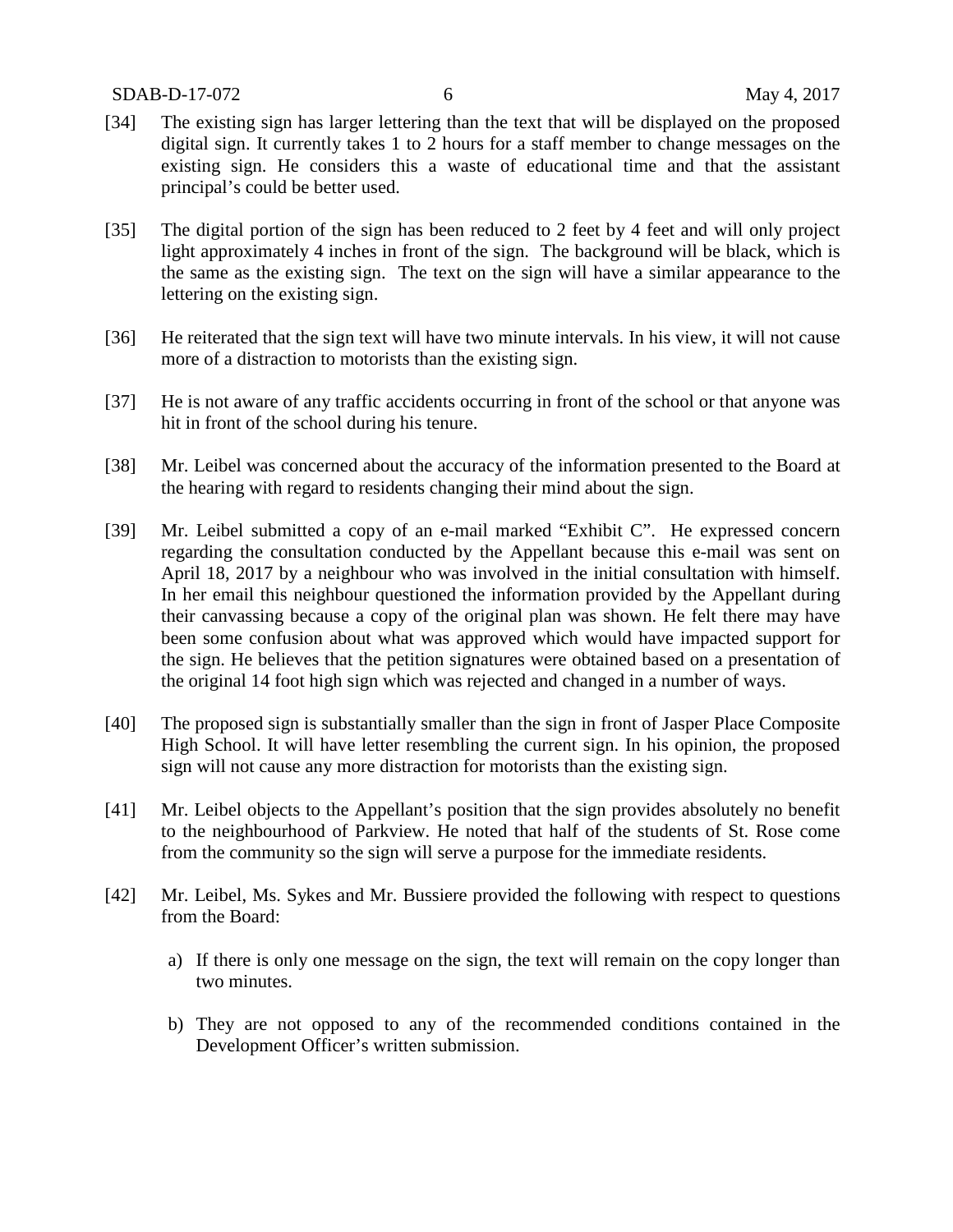- c) A committee was formed with some of the neighbours who reside immediately west of the school as they are closest to the sign. They sought to address their concerns and an open house was held with neighbours who were opposed to the sign.
- d) A digital sign has recently been installed at another school site in a residential portion of the city without any complaints from neighbours.
- *iv) Rebuttal of the Appellant*
- [43] Ms. Bladon contacted the most affected neighbours who reside west of the school.
- [44] She showed pictures of the original and approved signs to some, but not all the neighbours.
- [45] The property owner who e-mailed Mr. Leibel told the Appellant that she was opposed to any digital sign being installed at the school. She said that concessions and promises were made to reduce the size of the sign, but she told Ms. Bladon that she felt trapped into making concessions.
- [46] Another neighbour told her that they still did not want the digital sign to be installed even with the changes that had been made.
- [47] During her consultation she did explain that only a portion of the proposed sign would be digital and she showed both the original and revised signs.
- [48] Ms. Bladon provided the following with respect to questions from the Board:
	- a) It is possible that some of the neighbours that she spoke to were not aware of the plan that had been approved, but reiterated that all of the neighbours except one, told her that they were opposed to a digital sign being installed at the school.
	- b) She informed neighbours that conditions would be imposed if they asked, but she did not provide all of the specifics to the individuals she canvassed.
	- c) She conceded that the approved plan is better than the original plan but it is still a digital sign which she opposes and it opens the door for other community organizations to apply for a digital sign.
	- d) She confirmed that it is the digital aspect of the sign that she opposes she is opposed to any digital sign.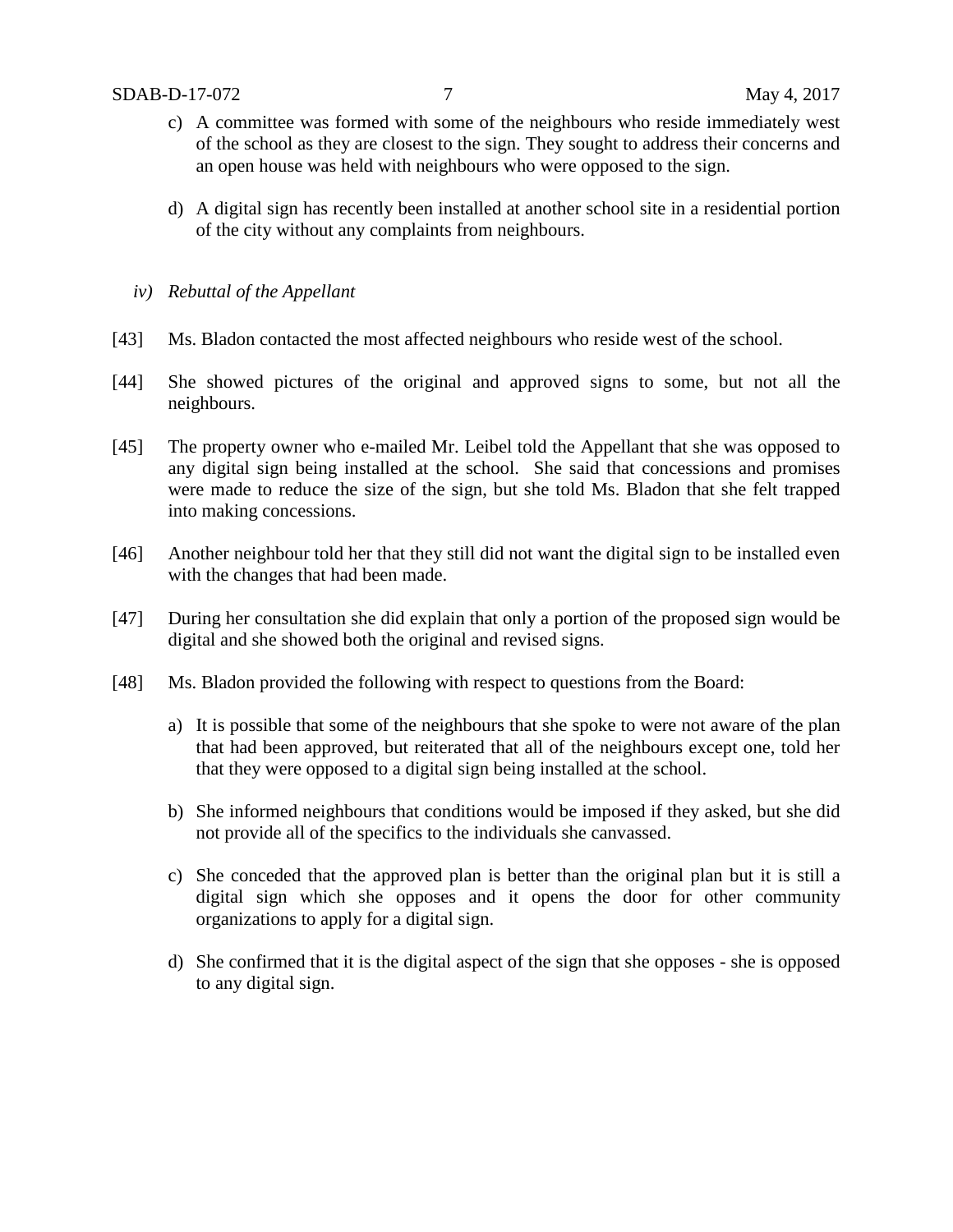### **Decision**

- [49] That the appeal be **DENIED** and the decision of the Development Authority **CONFIRMED**. The development is **GRANTED** as approved by the development Authority, subject to the following **CONDITIONS**:
	- 1. The proposed Minor Digital On-premises Freestanding Sign shall comply in accordance to the approved plans submitted and the location shall match the existing Sign.
	- 2. Minor Digital On-premises Signs shall use automatic light level controls to adjust light levels at night, under cloudy and other darkened conditions to reduce light pollution in accordance with the following:
		- (a) Ambient light monitors shall automatically adjust the brightness level of the Copy Area based on ambient light conditions. Brightness levels shall not exceed 0.3 footcandles above ambient light conditions when measured from the Sign face at its maximum brightness, between sunset and sunrise, at those times determined by the Sunrise/Sunset calculator from the National Research Council of Canada; (Reference Section 59.2(5)(a))
		- (b) Brightness level of the Sign shall not exceed 400 nits when measured from the Sign face at its maximum brightness, between sunset and sunrise, at those times determined by the Sunrise/Sunset calculator from the national research Council of Canada (Reference Section 59.2(5)(b))
	- 3. The background colour during the operation of the Digital component of the Sign will be black only;
	- 4. There will be no pictures or images used, text only. The St. Rose school logo may be used on black background only;
	- 5. The static portion of the Sign with St. Rose School Name & Logo (non-Digital) will NOT be lit;
	- 6. The Minor Digital On-premises Freestanding Sign shall be energized only on Monday through Friday from 8:00 a.m. to 6:00 p.m. The Sign will be turned off on weekends and holidays, as well as for the summer from the last day of the school year until the last week of August;
	- 7. The Minor Digital On-premises Freestanding Sign shall have a message duration of not less than 2 minute intervals; and
	- 8. The Minor Digital On-premises Freestanding Sign is approved for five years and will expire on May 4, 2022.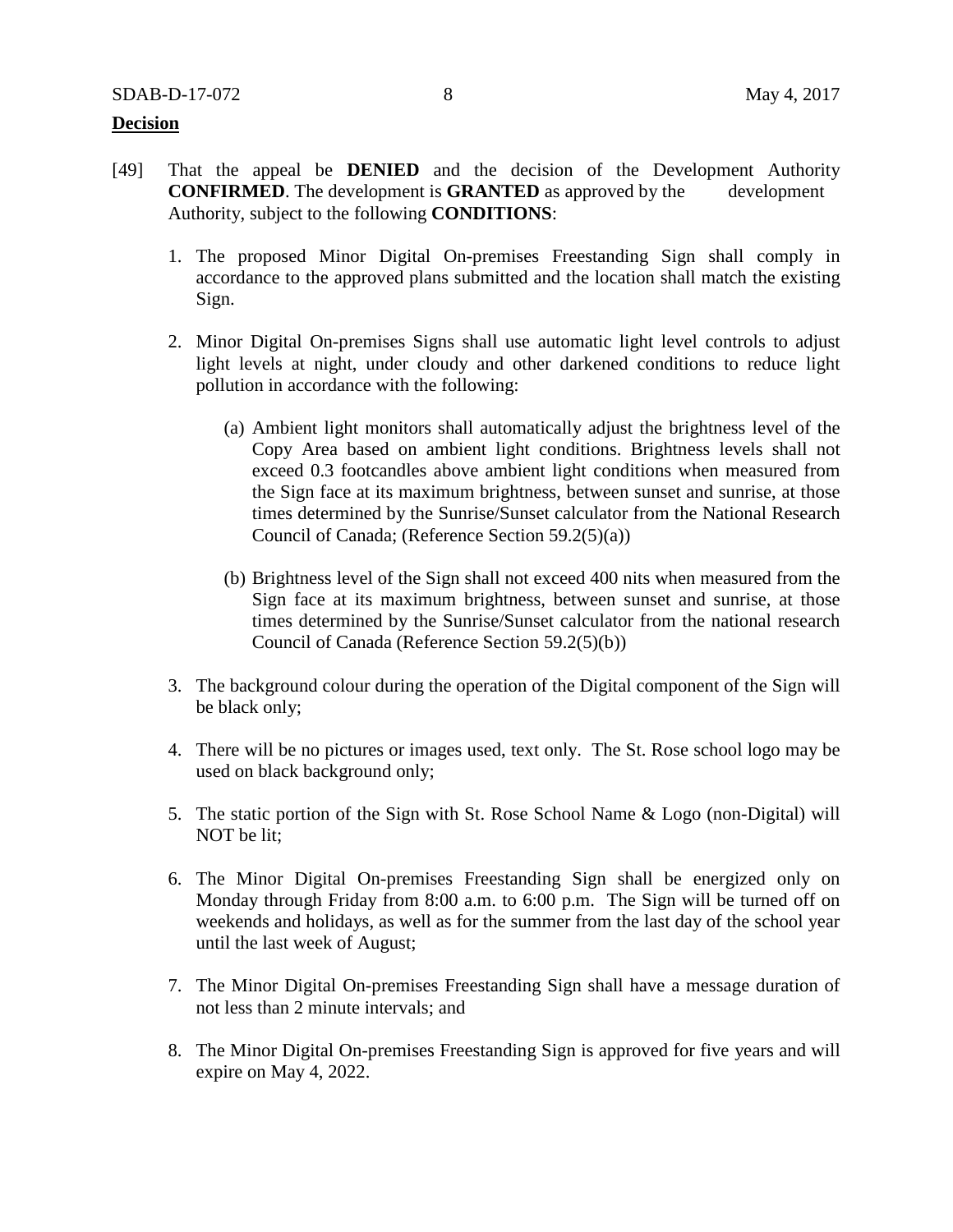- 9. The proposed Minor Digital On-premises Freestanding Sign shall comply with the following conditions in consultation with Transportation Planning, in accordance with Section 59.2(11):
	- a) That, should at any time, Transportation Planning and Engineering determines that the sign face contributes to safety concerns, the owner/applicant must immediately address the safety concerns identified by removing the sign, deenergizing the sign, changing the message conveyed on the sign, and or address the concern in another manner acceptable to Transportation Planning and Engineering.
	- b) That the owner/applicant must provide a written statement of the actions taken to mitigate concerns identified by Transportation Planning and Engineering within 30 days of the notification of the safety concern. Failure to provide corrective action will result in the requirement to immediately remove or deenergize the sign.
	- c) The proposed sign shall be constructed entirely within private property. No portion of the sign shall encroach over/into road right-of-way.

## ADVISEMENT:

1) Should the Applicant wish to display video or any form of moving images on the sign, a new Development Application for a major digital sign will be required. At that time, Transportation Services will require a safety review of the sign prior to responding to the application.

[50] In granting the development, the requirements of section 59.2(3) of the *Edmonton Zoning Bylaw* have been varied to permit the Minor Digital On-premises Freestanding Sign to be constructed where Sign illumination may project onto surrounding residential premises.

## **Reasons for Decision**

- [51] A Minor Digital On-premises Freestanding Sign is a Discretionary Use in the (US) Urban Services Zone.
- [52] The Appellant and others opposed to the development argue that the Sign should not be allowed because it:
	- a) Decreases property values, desirability and enjoyment of neighbouring properties;
	- b) Creates light pollution for adjacent properties;
	- c) Is essentially a commercial Sign in a residential area;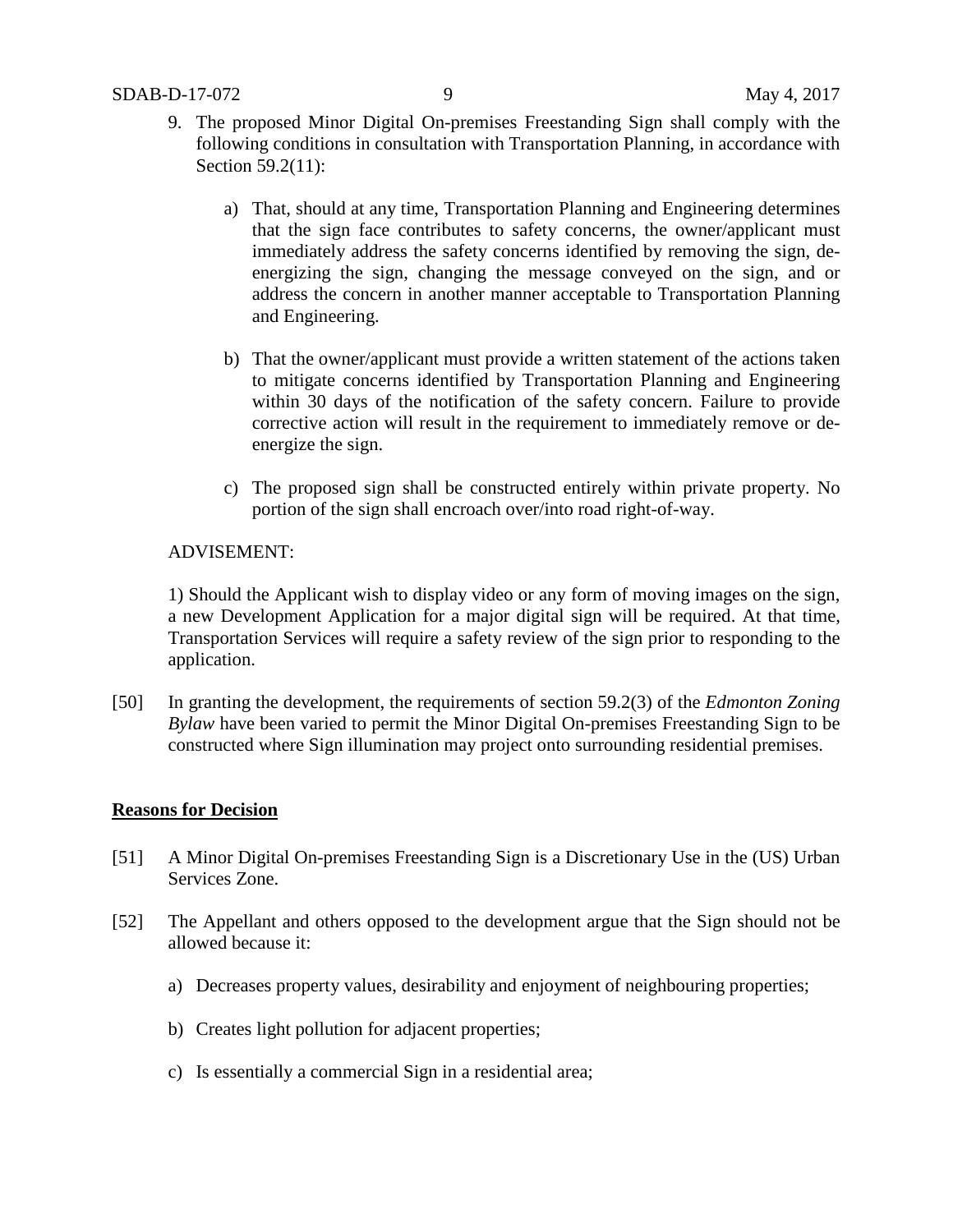- d) Distracts drivers, putting pedestrians at increased risk;
- e) Is unnecessary because the existing static Sign is sufficient and the \$48,000 initial cost and ongoing expenses should be spent enhancing children's education;
- f) Gives absolutely no benefit to the neighbourhood residents;
- g) Proselytizes Christian dogma which may be offensive to non-Christians; and,
- h) Sets a precedent for the approval of other Digital Signs in this residential area.
- [53] During the appeal, it became clear that the Appellant's principal objection is to the 2 foot by 4 foot Digital portion of the Sign.
- [54] The Board received conflicting information concerning community support for the proposed Sign.
- [55] At the request of the City, months before the approval, the Applicant and School principal voluntarily canvassed properties adjacent properties to the south, north and west of the school Site through a one day door-to-door survey during which no information was left with residents. After receiving feedback expressing concerns, the school focused on the most directly affected residents in the properties immediately west which face the school and are in closest proximity to the Sign. Based on further consultation, these residents and the school reached a mutually acceptable compromise that formed the basis for the submitted Development Permit application and proposed conditions. One of these residents confirmed this process and her continued support for the revised, approved Sign by e-mail dated April 18, 2017. The Development Officer relied on the information provided by the Applicants and the indications of support when she approved the application and imposed the stated conditions.
- [56] The Appellant provided a petition with 35 signatures (including her own and her partner's) from properties within the notification area in support of the appeal. Some of the signatories were the individuals who appeared to previously support the Sign. The cover letter accompanying the petition is dated April 17, 2017 - two days prior to the hearing. However, the Appellant also acknowledged that not all of the neighbours were provided with or aware of the particulars of the approved plans, nor of the conditions imposed specifically to deal with potential adverse impacts including light pollution.
- [57] The Respondent expressed concern that there may have been confusion amongst the signatories about the details of the approved Sign. This confusion is demonstrated in an e-mail sent to the Board by an affected property owner (a variation of which was sent to the school and submitted at the hearing, marked "Exhibit C"). In this e-mail one of the most affected neighbours indicated that she was confused by the Appellant's presentation during her petition canvassing and that the neighbour remained supportive of the revised approved plan. The Appellant disputed this.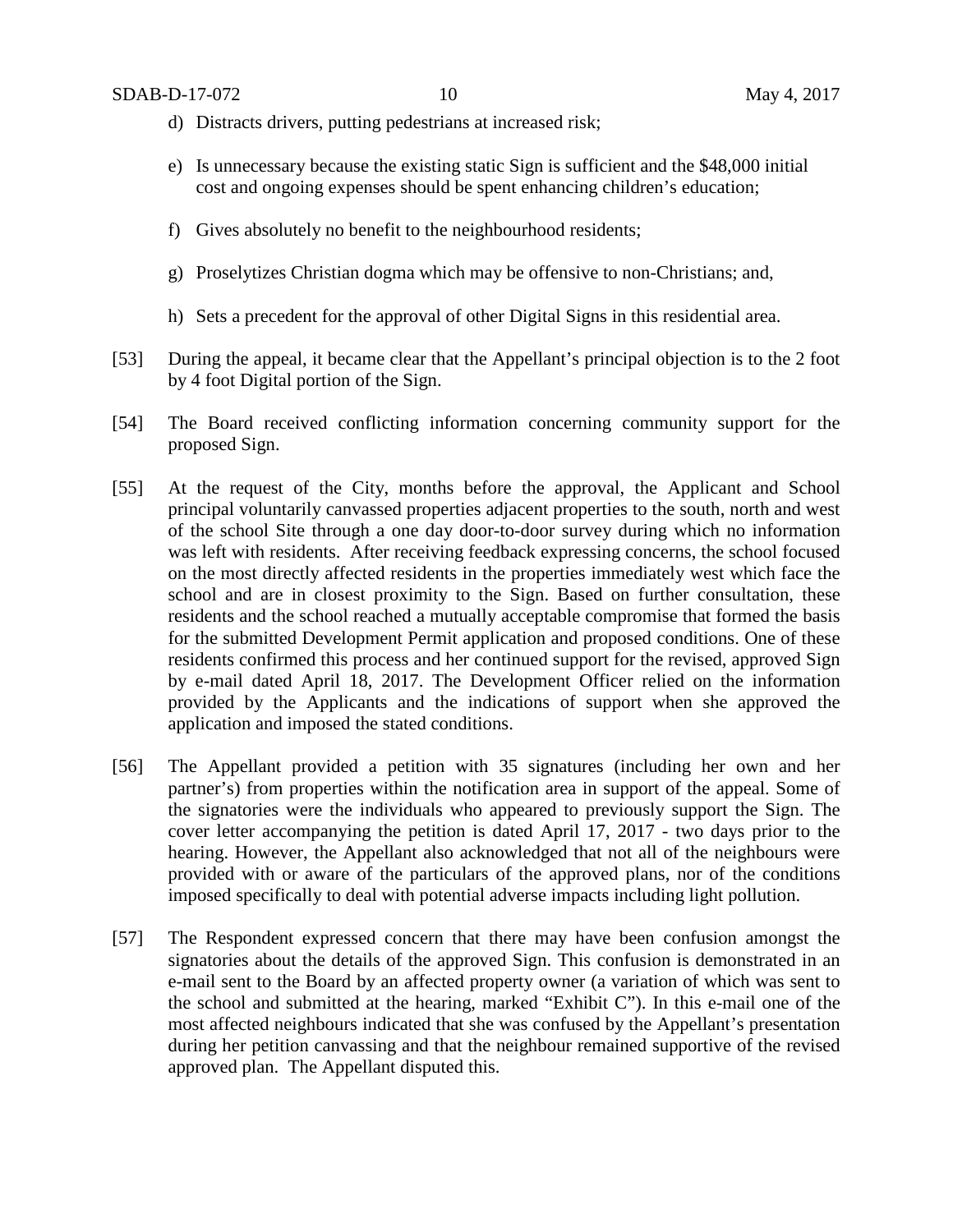### SDAB-D-17-072 11 May 4, 2017

- [58] The Board notes that a second e-mail it received from a signatory to the petition indicates that the Sign will be "significantly larger and disruptive." This is inconsistent with the approved plans as the proposed Sign is actually the same size as the existing Sign and the digital portion is significantly smaller and subject to conditions limiting its brightness and hours of operation. A third e-mail received by the Board from the same address and signed by a name which appears on the petition also erroneously states the sign is "considerably larger than the present sign" The e-mail is dated April 18, 2017 and also cites many of the concerns outlined in the cover letter prepared by the Appellant to accompany the petition.
- [59] Based on the Appellant's own comments and the four emails, the Board finds that some signatories to the petition may have been confused or based their opinions on incorrect or incomplete information. Therefore, the Board has considered the stated concerns, but given less weight to this petition. The Board also notes that the two-storey school building completely blocks the Sign from view from all of the properties to the east and many of the properties to the southeast and northeast. The most directly affected properties are the 18 lots located along 145 Street which have a view of the Sign. The Appellant presented signatures from 11 of those properties.
- [60] Based on all the materials before it, the Board finds that the proposed Minor Digital Onpremises Freestanding Sign, with the conditions listed above, is reasonably compatible with the surrounding residential uses for the following reasons:
	- a) The Applicant originally planned to construct a significantly larger and taller Sign with a larger Digital copy area and a more contemporary style. The Applicant and St. Rose Junior High School voluntarily consulted with affected residents. Based on the feedback, particularly concerns received from the most affected neighbours (those who reside immediately west of the school Site and in closest proximity to the Sign), the School held additional meetings, revised the plans, decreased the size of the Sign and agreed to impose a number of conditions to address the concerns and ameliorate the impact of the proposed Sign.
	- b) A Freestanding On-premises Sign has been in place at the proposed location for many years. The proposed Sign is almost identical in overall size and design to the existing Sign at the school. The proposed Sign will be erected in the same location as the existing Sign.
	- c) The Digital copy area of the proposed Sign is smaller than the current copy area. The Digital copy area was substantially reduced from the original proposed size of 0.97 metres by 1.91 metres to 0.71 metres by 1.36 metres.
	- d) The Board has reintroduced a mutually agreed upon condition that the background colour during the operation of the Digital component of the Sign will be black only.
	- e) The Digital component will be text only and will not include pictures or images. It will operate only from Monday to Friday, 8:00 a.m. to 6:00 p.m. It will be turned off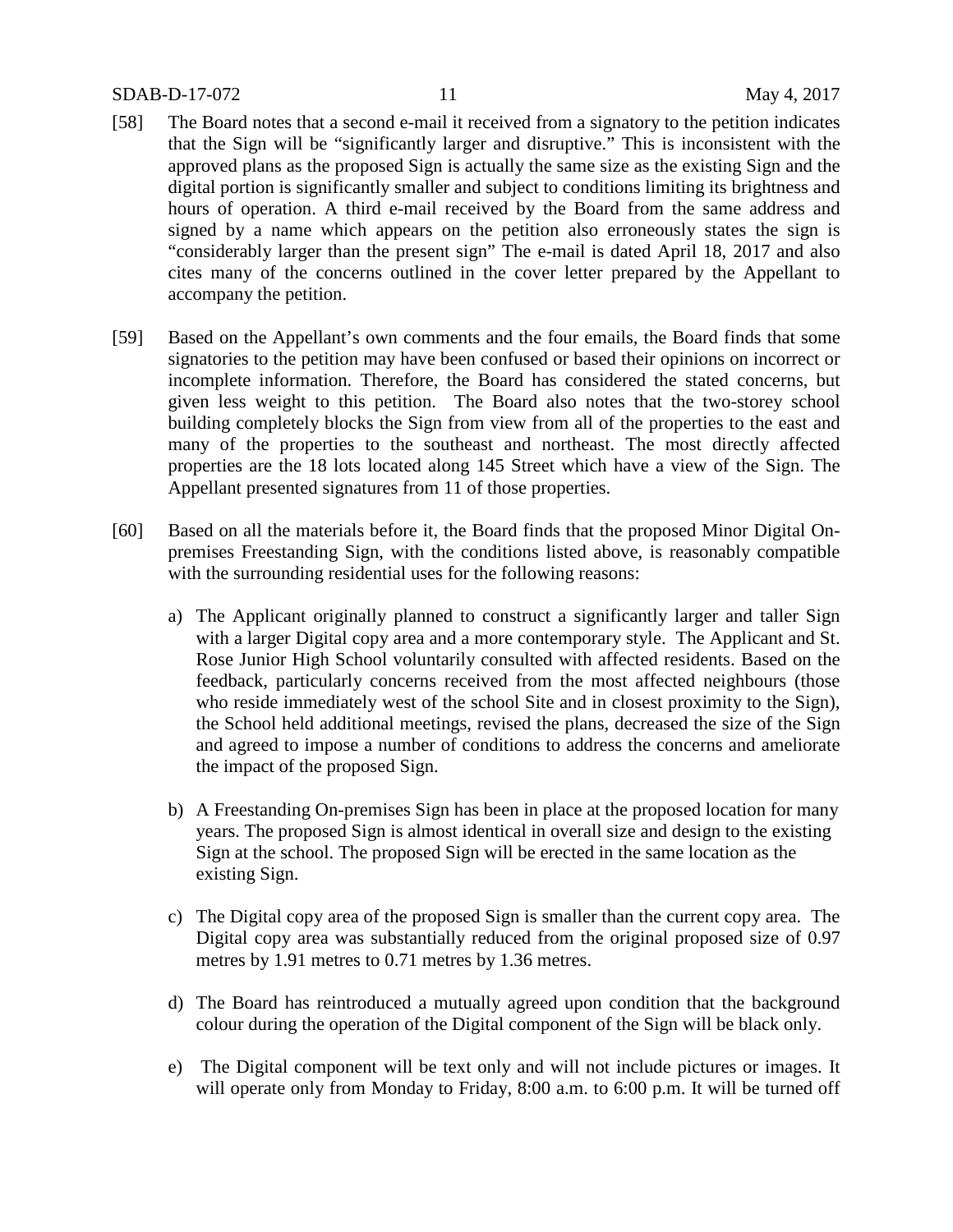on weekends and holidays as well as from the last day of the school year to the last week of August when school starts again. The Digital messages will play at a minimum of two minute intervals.

- f) Conditions 2(a) and (b) have also been added limiting the impact of the Digital portion of the Sign, in particular to account for changes in ambient light during hours of operation, to reduce the brightness of the Digital portion. Further, Condition 5 provides that the static portion of the Sign cannot be lit at all.
- g) The Appellant provided no evidence to support the view that the addition of a 0.71 metres by 1.36 metres Digital copy area will have any measurable impact on property values or resale, particularly given that a static Sign of almost identical size and design has been in place with a larger copy area at that location for many years.
- h) The Appellant argued that the proposed Sign is essentially commercial and therefore not appropriate in a residential area. The Board disagrees. The proposed Sign is an On-premises Digital Freestanding Sign, this Use class is not synonymous with a commercial Sign. The copy may only be used to communicate information about school related events and activities. The Sign is accessory to the principal Use of a school which is a Community, Educational, Recreational and Cultural Service Use. If the Sign is used for a commercial purpose, that would be a violation of the approved Development Permit and subject to compliance actions by the City.
- i) The Board acknowledges the safety concerns raised by the Appellant. However, Transportation Services has reviewed the Development Permit application and had no objections to the development if the usual conditions were added and if the minimum interval was set at least 30 seconds. Condition 7 increases the minimum message interval to two minutes (120 seconds) which reduces the potential for distraction and the impact of changing copy. The Board notes that in addition to its authority under other City Bylaws, Transportation Services has the authority to address any potential safety concerns that may arise, pursuant to section 59 of the *Edmonton Zoning Bylaw.*
- [61] With the revisions and conditions noted above, the Board also finds that varying the requirements of section 59.2(3) of the *Edmonton Zoning Bylaw* to permit the Sign to be constructed at the same location as the existing Sign where illumination may project onto surrounding residential premises will not have a material adverse impact on surrounding developments, nor unduly interfere with the amenities of the neighbourhood for the following reasons:
	- a) Based on the site plan, the closest residential property is located more than 18 metres west of the location of the proposed Sign which is oriented North/South (perpendicular to those residences along 145 Street).
	- b) The height of the proposed Sign has been reduced substantially from the original proposal and the maximum allowed under the *Edmonton Zoning Bylaw* which will mitigate the impact of the proposed Sign on neighbouring residents.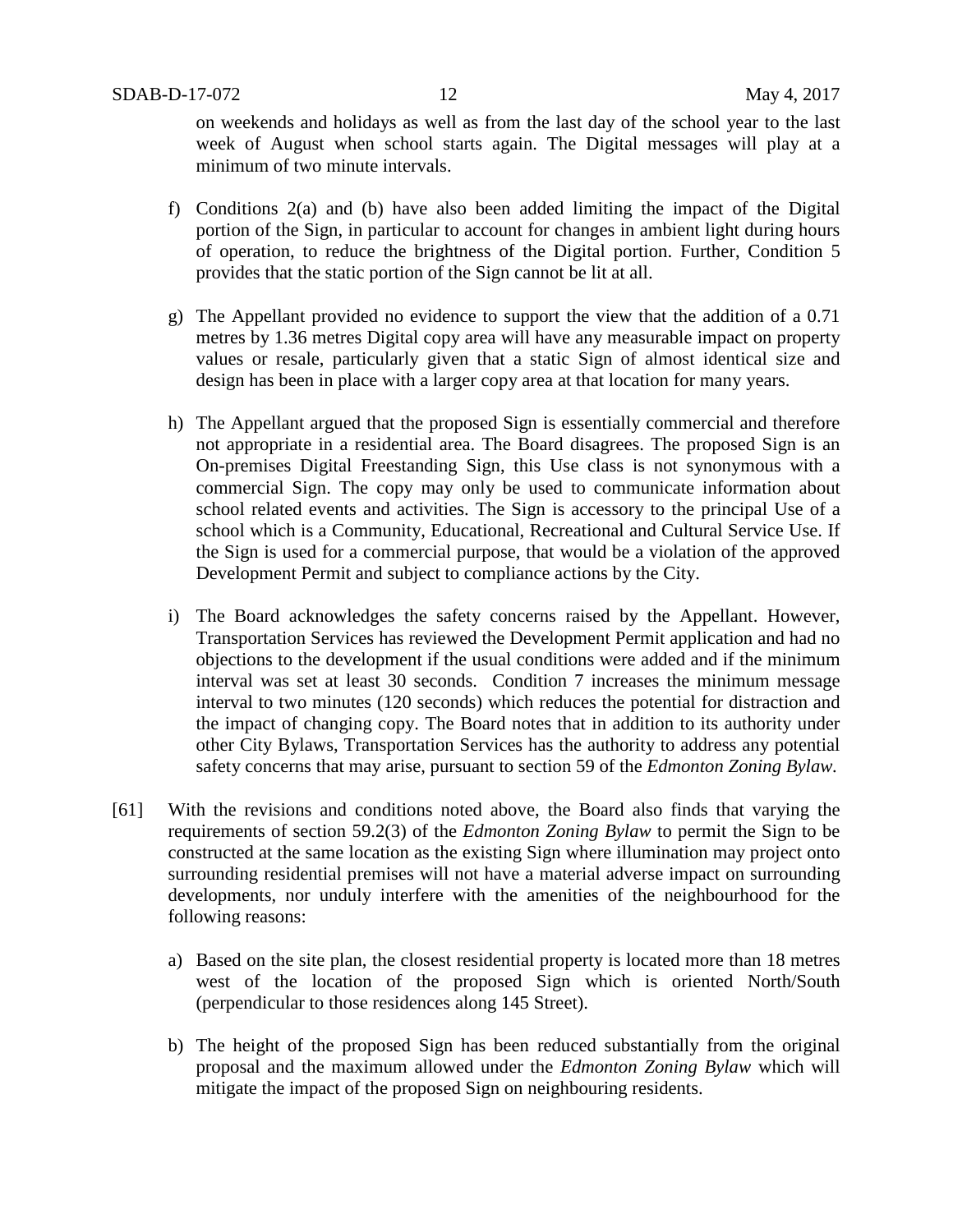- c) The proposed Sign carries fewer impacts because of the limited size of the Digital portion of the Sign (which is smaller than the current copy area) and the conditions that have been imposed concerning illumination and energizing of the Digital copy area.
- d) The Board has also added a condition limiting the duration of the Development Permit. The Sign has only been approved for a period of five years which will allow sufficient time for all affected parties to evaluate the impact of the Sign on the surrounding area and provide feedback to the City on renewal.
- [62] The Board based its decision on planning considerations only. It has not considered arguments concerning the need for this specific type of Sign, the propriety of spending educational funds on such a Sign, or whether the content of the Sign may constitute offensive proselytization of Christian dogma.
- [63] The Board is not bound by precedent and must consider each proposal based on its own unique merits. Accordingly it is not persuaded by the argument that the approval of this Sign for the school will result in the proliferation of Digital Signs in the Parkview neighbourhood generally.
- [64] Based on the above, the proposed Minor Digital On-premises Freestanding Sign with the attached conditions is reasonably compatible with surrounding development and will not have a material adverse impact on the use, enjoyment and value of surrounding developments, nor unduly interfere with the amenities of the neighbourhood.

KChman of

Ms. K. Cherniawsky, Presiding Officer Subdivision and Development Appeal Board

Board members in attendance: Mr. W. Tuttle, Ms. E. Solez, Mr. R. Handa, Mr. A. Nagy